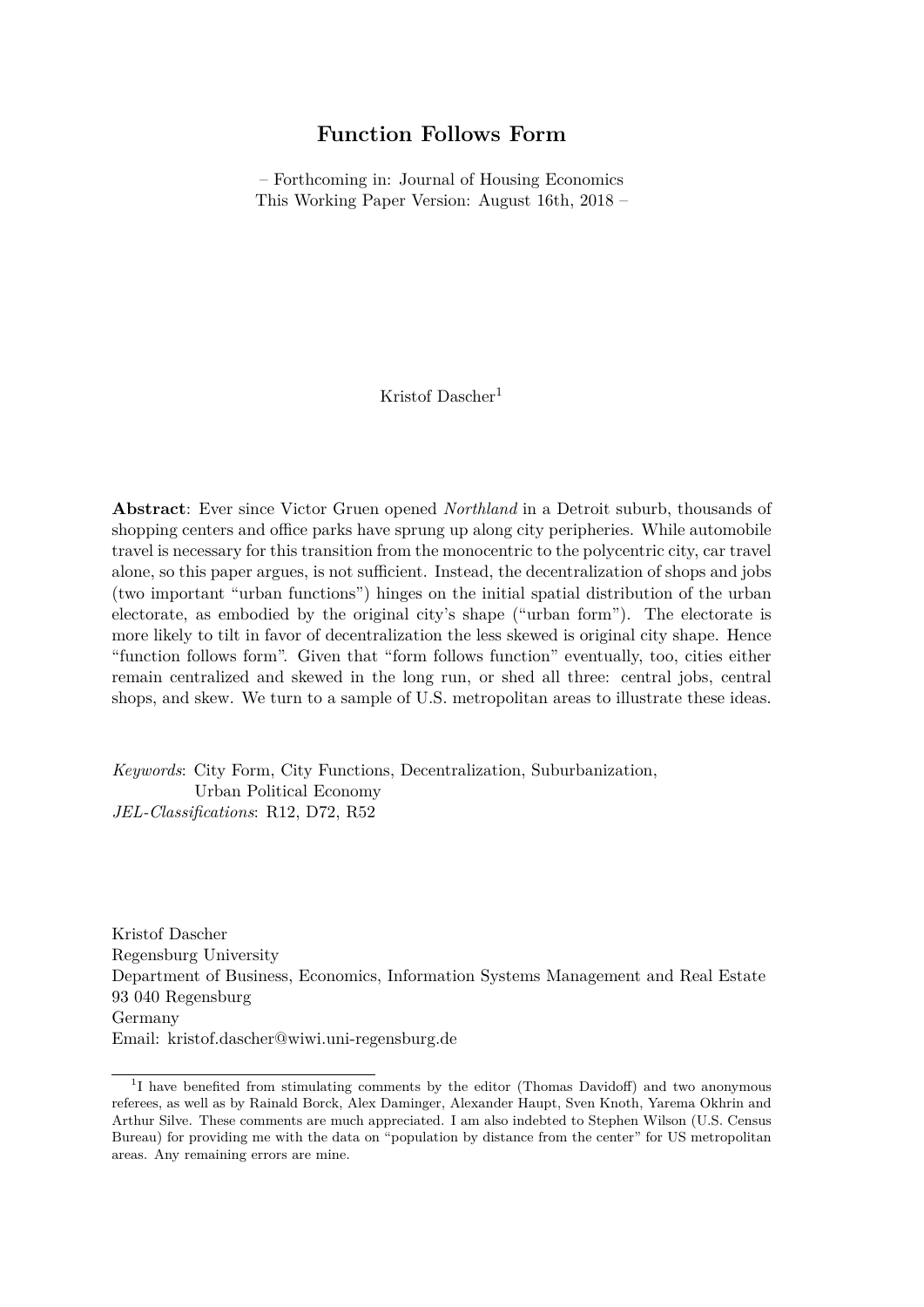# **1 Introduction**

Ever since Victor Gruen opened *Northland*, the first modern mall, in a Detroit suburb, thousands of shopping centers and office parks have sprung up in city peripheries (Lampugnani (1985), Garreau (1991), Hardwick (2010)). Decentralization of jobs and shops could be especially dramatic when highways were built around, or even through, cities (Baum-Snow (2007a, 2007b), Glaeser/Kahn (2010)). At the same time, plans for such radial or tangential highways were often also shelved – witness the success of those grass roots movements against, say, Robert Moses' plans for Lower Manhattan (Jacobs (1961), Caro (1975)), the Spadina Expressway in Toronto, Covent Garden urban renewal in London or Berlin's 1970s highway planning. Surely the city only paves the way for the decentralization of its employment and retail if a majority of its citizens approve.

This paper will add: Support for, and opposition to, such decentralization are imprinted into – and hence may even be predicted by – the city's shape. It is in this sense that function (jobs and shops) follows form (city shape), as in the paper's title. Imagine a monocentric city inhabited by owner-occupiers voting on a proposal to transfer the city's jobs and shops to the ring road encircling it. Surely we can predict these residents' votes. Any resident living near the center (a resident we label centrist) will not want to give up on that center; the opposite is true for any resident living in the periphery (decentrist). A fine line, coincident with the ring halfway from the city's center to its periphery, will divide those who are against decentralization from those who are for it. Even ahead of the vote we are able to assess centrists and decentrists, by counting their respective dwellings.

Ultimately city form drives the extent to which jobs and shops will decentralize. As city form changes over time or varies across cities, decentralization may stall, or accelerate, too. Fogelson (2003) devotes an entire chapter of his book on America's "downtown" to "the specter of decentralization". He writes that one ". . . phenomenon to which downtown businessmen and property owners attributed decentralization was residential dispersal" (p. 231). More homes at the urban fringe certainly mean more voters in favor of business decentralization. Similarly, Thurston/Yezer (1994) and Brueckner (2000) have discussed how "jobs follow people", as opposed to how "people follow jobs". Our discussion below will cast the interaction between "jobs and people" as one between "function and form".

Of course cities are not solely, and not even predominantly, owner-occupied. Homeownership rates are typically not close to, and often fall well short of, one. Extracting decentralization's urban political economy from urban form here is much less straightforward than for the simple owner-occupied city. Further, note that the bulk of the urban literature – the very literature this paper wants to connect with – departs from a landlordtenant, rather than an owner-occupier, setup (see the "absentee landlords" in Brueckner (1987) and Helsley (2004) or the "common ownership" framework in Wheaton (1973) or Borck/Brueckner (2018)). For these reasons we will pursue our analysis of centrists' and decentrists' strengths within the more general resident-landlords-cum-tenants framework.

So suppose each landlord owns multiple – two! – properties: one property to live in, the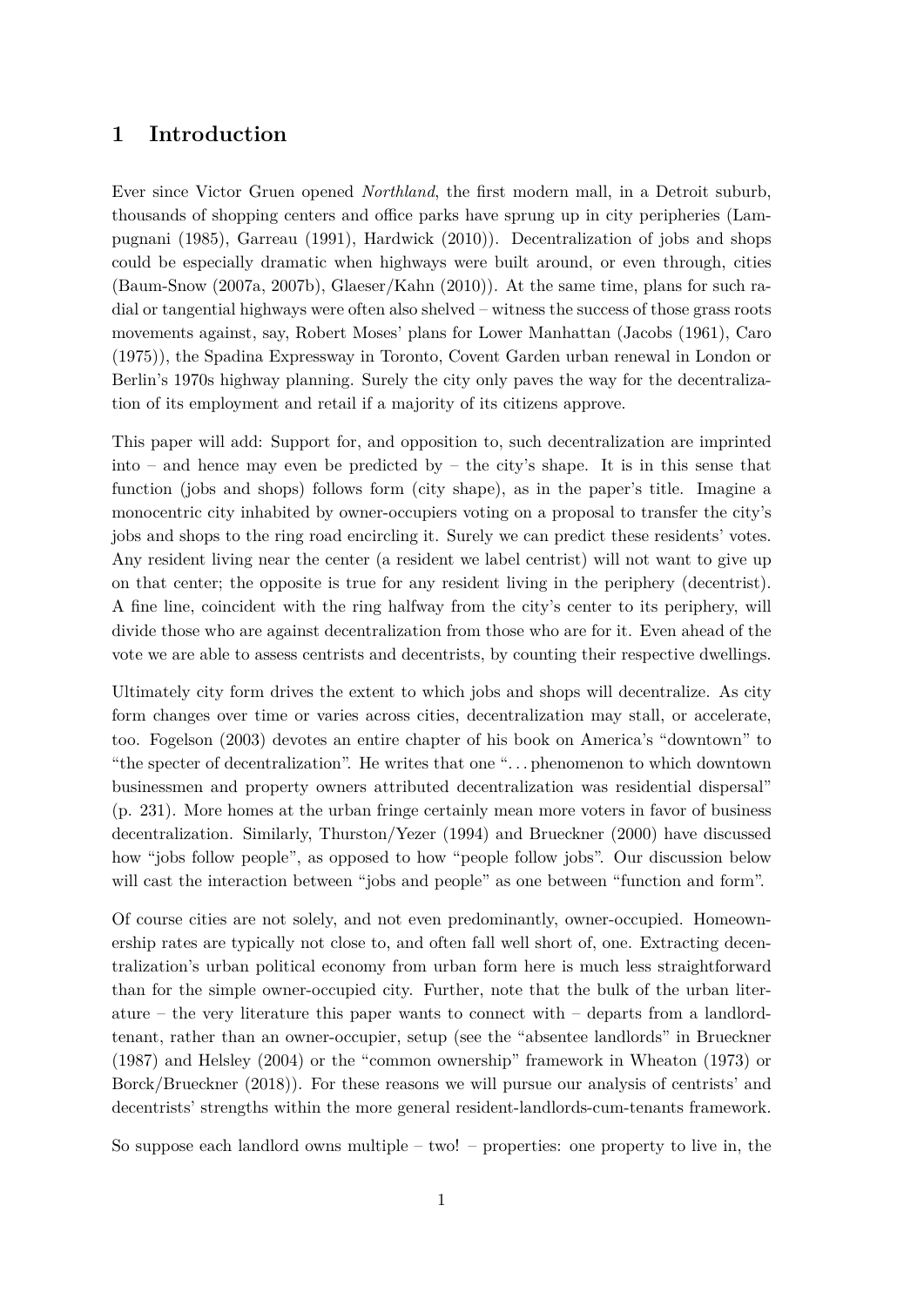other to rent out. We rarely observe a landlord's full set of properties. We cannot determine that set's average location. We do not know whether a given landlord is a centrist or not. However, we often observe the distribution of population (or housing) across the city's rings, as one representation of urban form. This "city shape" places constraints on the smallest number of centrists that could conceivably nest into it. Consulting suitable subsets of city rings, different lower bounds on centrists will emerge. We may estimate centrists' true (unknown) number by employing the largest of those.

Besides recurring on observable city shape (i.e. aggregate) data only, the largest of our lower bounds (or the "greatest cumulative ring difference", as it is also referred to below) has four remarkable properties. First, it is representable by a formula (and a simple one at that). It may easily be fed shape data from any city presented to it. Second, it will never overestimate centrists' true number. It provides us with conservative estimates of true centrists. Nor will it, third, underestimate centrists' true number by "too much". It provides us with efficient (i.e. not unnecessarily small) estimates. And fourth, it will be bound by city shape's skew. Ultimately we may hope to learn about the city's politics simply by inspecting its shape. E.g., we will see that if that shape "leans more towards" the city center, voters are more inclined to maintain – "lean more towards" – that center.

Urban form is an interesting field in its own right, as forcefully argued in Lynch (1960) and Baranow (1980). This paper adds that urban morphology, as the study of city form, has uses that go beyond the descriptive. Besides, reading restrictions on a city's various political interests off its physical form also complements a prominent view due to Louis Sullivan. According to Sullivan (1896), "... it is the pervading law of all things organic and inorganic, . . . that the life is recognizable in its expression". Among architectural theorists, Sullivan's view has become the proverbial *form follows function*. This paper provides a framework of how instead building contours (form) determine buildings' uses (function), or of how . . . *function follows form*.

Much as a city's shape previews the minimum share of its centrists does it preview its minimum share of decentrists. We will see that decentrists' minimum share coincides with (minus) the least cumulative ring difference. Important factions of urban political economy now become estimable by inspecting city shape (Proposition 1). We are also interested in understanding the effects of varying that shape. First we will show that more compact cities exhibit more centrists, less decentrists (Proposition 2); and that cities whose shape is skewed more to the right (left) exhibit more centrists (decentrists) (Proposition 3). If skew is positive (negative) enough then a majority holding on to the traditional center (pushing for decentralization) is inevitable. Skew literally reveals urban form's hidden grip on local politics. And, one concept that is graphic predicts another that is political.

We then decompose shape into topography and building height, and discuss the extent to which these "shape shifters" affect urban political economy (Proposition 4). We will suggest that tighter natural constraints on developable land impede decentralization. In that sense, New York is compact because its geography discourages (political support for) the decentralization of its business and shopping. Alternatively, cities able to expand in any direction, such as Houston or Atlanta, have shapes that are skewed less. Here a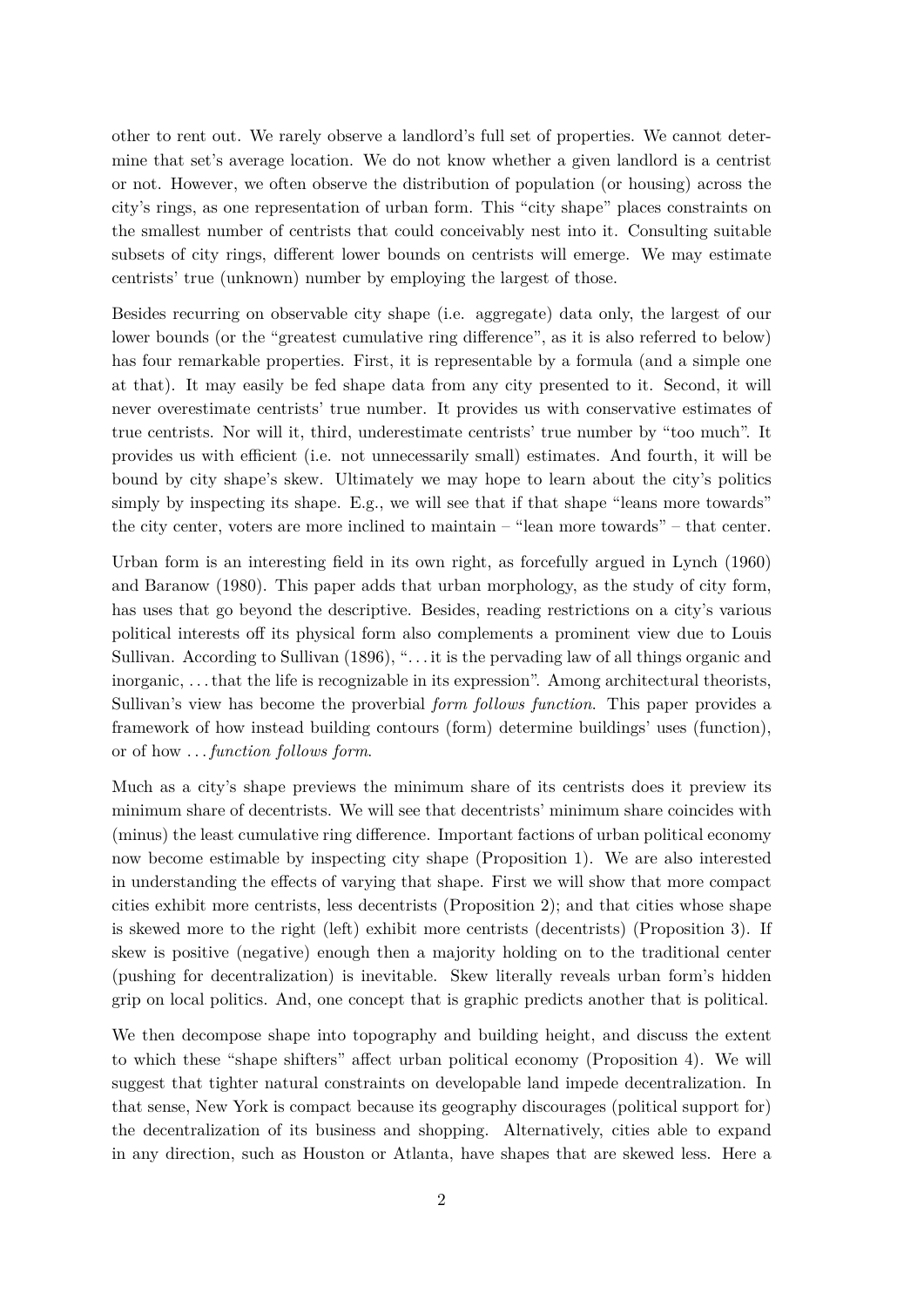

Figure 1: Distribution of Distance to Center (in Miles) – San Diego vs. Phoenix

majority of voters push for decentralization. We will add that tighter limits on building height risk the CBD's demise. Tighter constraints on building height are asymmetric by nature. They tend to weaken centrists and strengthen decentrists.

As time progresses, function and form interact. Political decisions on where to locate jobs and shops not just *reflect* urban form (function follows form), but of course also *drive* it (form follows function). We will address this mutual interaction. Cities that have many centrists and few decentrists initially will not take decisions that weaken the CBD. In contrast, cities that start out with many decentrists and few centrists to begin with are more likely to embrace decentralization. Decentralization subsequently reverses the structure of rents, which has suburban buildings grow in number and height. This in turn reinforces the number of decentrists, and eventually locks city functions into their ultimate ring road position. Two very different equilibria coexist, and either may actually emerge, depending on the city's initial shape (Proposition 5).

U.S. Census Bureau provides detailed data on population as well as population-weighted densities by distance (in miles) from the city center, for all U.S. metropolitan areas. These data have been collected for years 2000 and 2010, with respect to identical geographies (Wilson et al. (2012)). "Population by distance from the center" coincides precisely with this paper's idea of city shape, and so these data are uniquely suited to illustrate aspects of our theory below. For each metropolitan area we avail of the full distribution of the urban population across the city's rings. We briefly preview these shape data on two specific cities, to give a flavor of the path dependence that both (i) is suggested by our theory and (ii) may be consistent with our sample  $(Fig. (1))$ .

San Diego, on the one hand, is coastal. From this paper's perspective, this is why its shape not just is noticeably skewed to the right to begin with (diag. (a)). It also barely changes over the decade that follows (diag. (c)). Small relative losses (red on screen in diag. (a)) are balanced by small relative gains (not shown in (a) but shown in (c)) in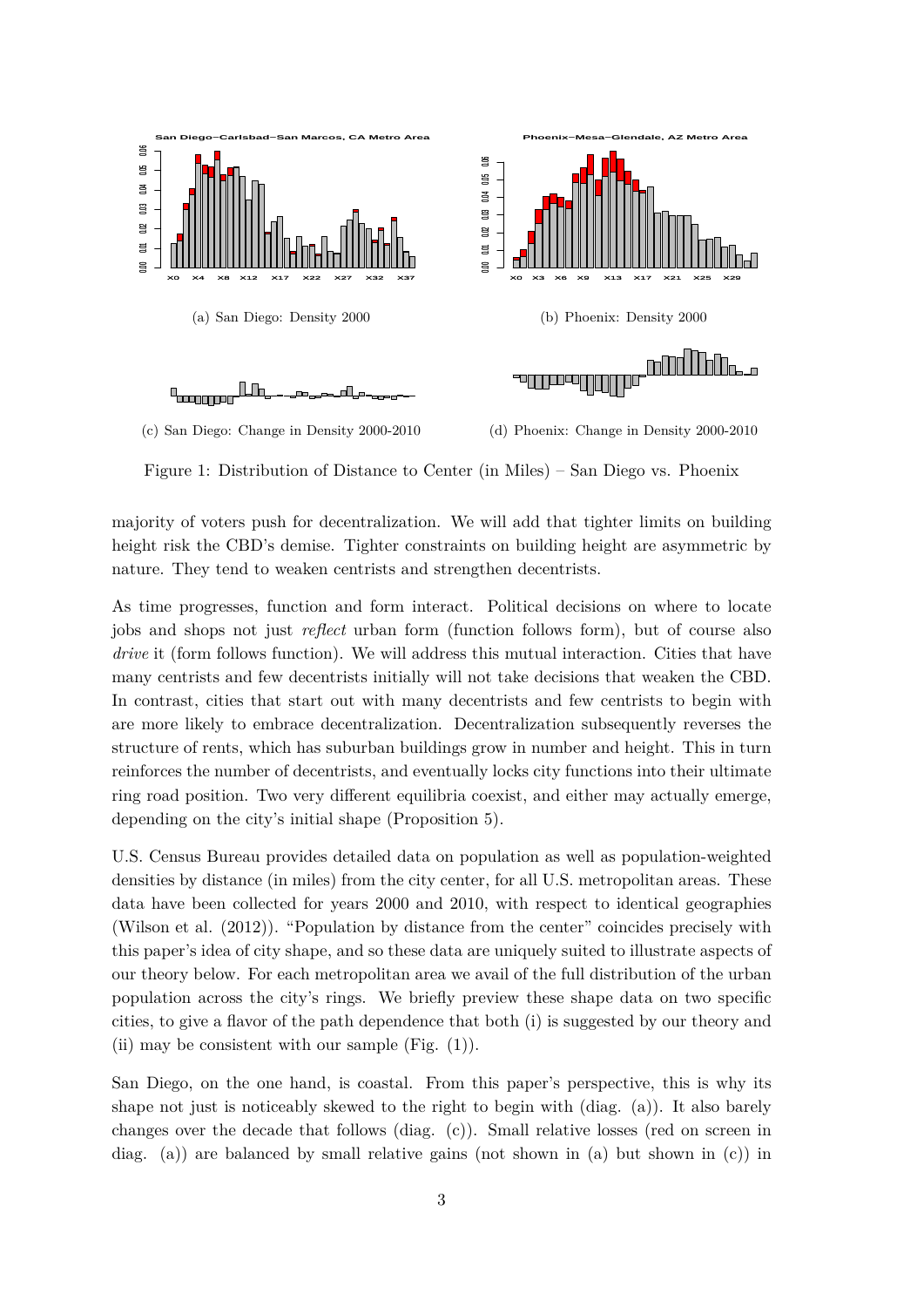both, central and peripheral, rings. Phoenix, on the other hand, is continental, and barely land-constrained. And so its shape is much less skewed already back in 2000 (diag. (b)). Our theory has us expect that the mass of its population shifts out over the ten following years, and that is precisely what it does (diag. (d)). Larger relative losses (in red in diag. (b)) impose in, yet are also restricted to, central rings, while larger relative gains (not shown in (b) but shown in (d)) occur in peripheral rings only.

The paper has seven sections. Section 2 sets out city shape as our notion of urban form and reviews the urban political economy of decentralization in an owner-occupier setting. Section 3 shifts to a landlord-tenant setup, and shows how to extract minimum shares of centrists and decentrists from city shape even then. These shares are new to the literature (if we except a companion paper with an independent, linear programming, approach, cf. Dascher (2018)). Section 4 decomposes shape into topography and building height. Section 5 lets shape adjust, too. In the long run, shops and jobs either cluster around the traditional center, with residents staying around, or relocate to the periphery, with residents following suit. Section 6 offers some evidence with respect to the model's key predictions. Section 7 concludes.

### **2 Shape**

We depart from a simple variant of the neoclassical urban model pioneered by Wheaton (1973), Pines/Sadka (1986) and Brueckner (1987). A closed monocentric city extends at most  $\tilde{r}$  miles out from the center – where  $\tilde{r}$ , also referred as city size, is determined shortly. Each resident occupies one unit of housing (an "apartment") and initially commutes to the center (CBD) to work and shop. Round trip commuting costs for a resident living at distance *r* from the center are *tr*, so that Ricardian rent *q* becomes  $q(r) = t(\tilde{r} - r)$ . City population is *s*.

Apartments are built by profit maximizing investors. One unit of capital *k* poured into a building site of unit area yields  $h(k)$  units of floor space, where  $h' > 0$  and  $h'' < 0$ (Brueckner (1987)). If *p* is the price of capital, investors choose *k* so as to satisfy the  $q(r)h_k(k) = p$  necessary for maximum profit. The optimal capital will clearly depend on rent *q* and capital price *p*, and so can be written as  $k(t(\tilde{r}-r), p)$ . Let  $h(r)$  be shorthand for the corresponding optimal building height  $h(k(t(\tilde{r}-r), p))$ .<sup>2</sup> In equilibrium  $\tilde{r}$ , the city boundary, has the housing market clear:

$$
\int_0^{\tilde{r}} a(r)h(r) dr = s,
$$
\n(1)

where  $a(r)$  is available land or "topography" in the unit-width ring  $r$  miles away from the CBD. The city size and building heights that the closed city model concludes with are those that this paper's model begins with.

The paper's central policy metaphor is the ring road. The ring road offers an alternative set of locations for jobs and shops, and hence is a potential rival for the traditional CBD.

<sup>&</sup>lt;sup>2</sup>We ignore the integer constraint arising from apartments needing to fit into buildings.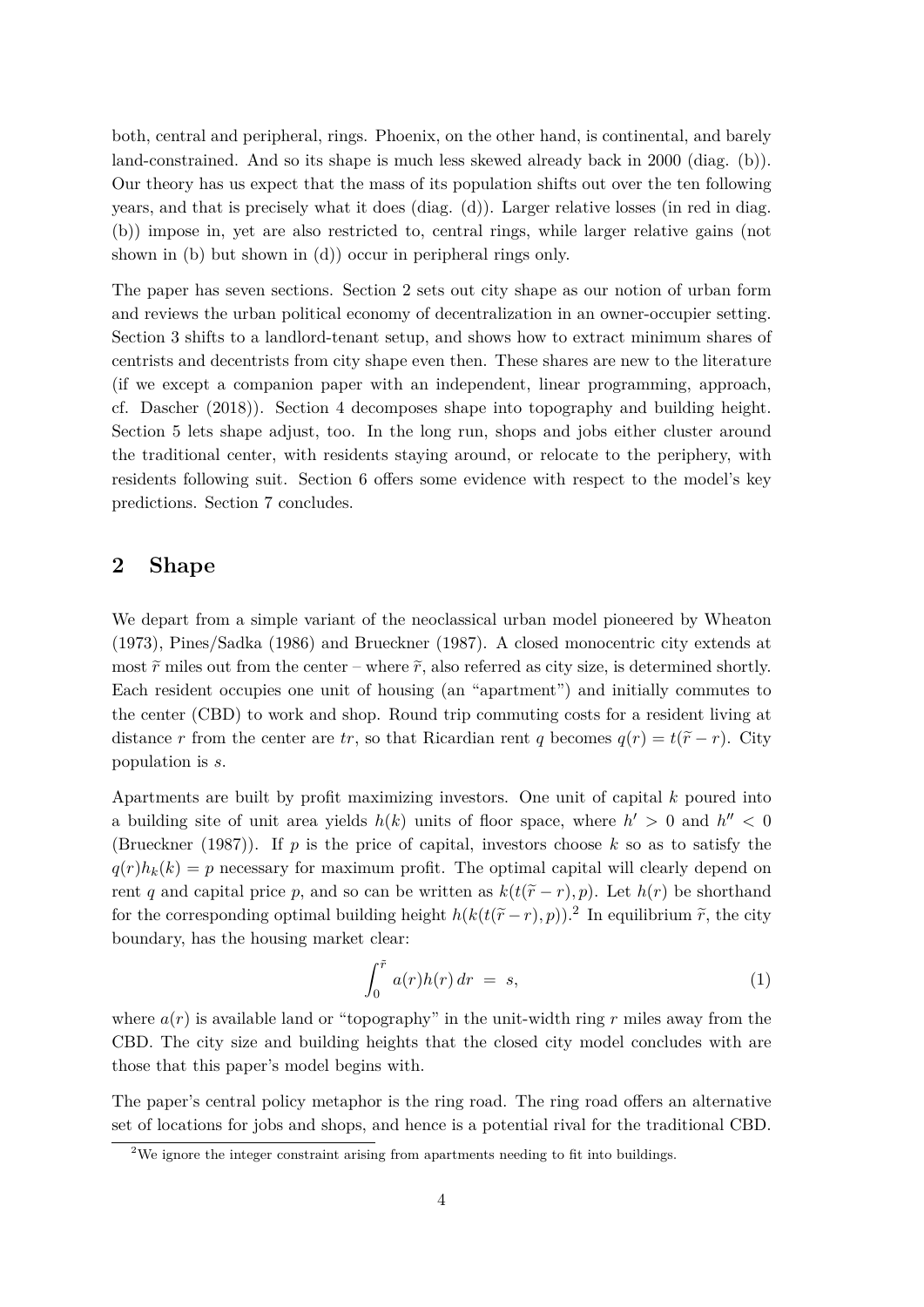Locations along it connect just as well, or almost as well, to one another as locations in the traditional core do. Vienna provides an early prominent example of a ring road, so much so that its ring road is actually called the "Ring".<sup>3</sup> Let a costless ring road be proposed, by some interested party (identified shortly). A ring road would shift jobs and shops, two of the city's most important functions, from their inherited position (the CBD) out to the urban boundary  $\tilde{r}$  (the ring road), in a single instant and with *t* unchanged.<sup>4</sup> Instead of travelling  $r_i$  to the center of the city, a resident in ring *i* now travels  $\tilde{r} - r_i$  to the city's periphery, to work and shop in those office parks and shopping malls strewn along the ring road. The ring road is approved if it captures a majority of the vote.

Urban planners and architects have always debated how rearranging the city's functions – providing room for working, shopping, sleeping, eating, etc. – affects welfare (Dantzig/Saaty (1972)). Economists have long sought to understand the effects of changing density on productivity (see Ahlfeldt/Pietrostefani (2017) for a recent survey of this literature). Shifting business away from the CBD and out to the ring road is unlikely not to affect productivity. Throughout this paper, nonetheless, we will assume away changes in productivity. This we justify by considering our analysis a benchmark. We attempt to understand a shift in jobs and shops if that shift is costless and productivity-neutral, and leave the evaluation of decentralization – necessitating assumptions on technology, construction costs and even externalities (e.g. Brueckner/Helsley  $(2011)$ ) – to future work.

Arguably there are many different ways to capture a city's form. Our fundamental representation of urban form will be the city's *shape*,

$$
f(r) = a(r)h(r)/s,\t\t(2)
$$

as defined by Arnott/Stiglitz (1981). City shape  $f(r)$  provides us with the share of residents in the one-mile-wide ring *r* miles from the center. Further aspects of urban form readily derive from f, such as city shape's skew and city shape's compactness. These will be introduced further below. Finally, we may also briefly point to the (city's residential) skyline. This is simply building height *h*. The skyline indicates the number of residents on a given unit of land at distance *r* from the center, and so here coincides with the urban literature's concept of population density (e.g. McDonald  $(1989)$ , Kim  $(2007)$ ).<sup>5</sup>

To keep our exposition as simple as possible we divide the city into  $n = \tilde{r}$  concentric rings of 1 mile width. Ring *i* residents travel freely to commuting nodes at  $r_i = i - 1/2$ , from where they go on to the CBD at cost  $tr_i$ . The number of residents in ring *i* is app.  $f(r_i)s = b_i$ , and so our city's shape can now be summarized by the vector  $(b_1/s, \ldots, b_n/s)$ .<sup>6</sup> We also

 $3$ Victor Gruen appears to have modeled his malls on Vienna's ring (Hardwick (2010)).

<sup>&</sup>lt;sup>4</sup>While a simultaneous shift of course is unlikely, any shift from the CBD to the city periphery might be helped along by coordination. Rauch (1993) points to the role of business park developers in coordinating industry relocation, while the shopping center industry attests to the importance of retail space developers in coordinating movements in retail. Sometimes it is even the city's government that provides this coordination. For example, Vienna's ring road was where suddenly one could find "the new exchange, the university, a civic and national government section around the new town hall and parliament house, a museums section, the opera house" (Girouard (1989)).

 ${}^{5}$ Of course, the latter is only true because we have set housing consumption to 1.

<sup>&</sup>lt;sup>6</sup>We choose  $b_i$  to denote residents in ring *i* to make our notation consistent with Dascher (2018).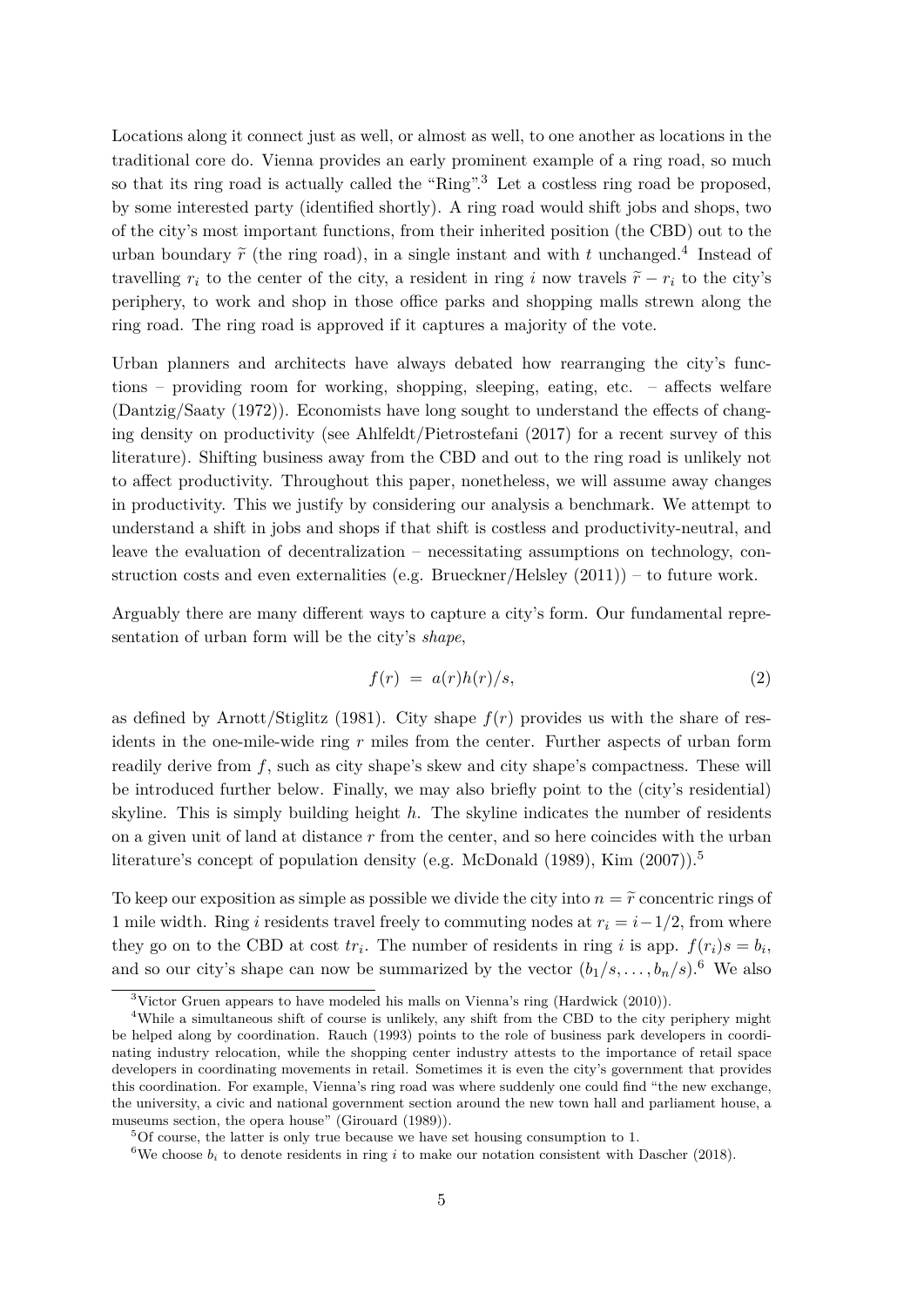let *F* denote the corresponding distribution function. It is  $F(r_i)$  the share of residents in all rings 1 through *i*, whereas  $\tilde{F}(r_i)$  denotes that in all rings *i* through  $n$ .<sup>7</sup>

We briefly explore city shape's political implications from an owner-occupier angle. Suppose all residents are owner-occupiers. All those  $F(r_{n/2})$ s owner-occupiers who live closer to the center than to the ring road are centrists and will oppose replacing the traditional center with the ring road; while all these  $\widetilde{F}(r_{(n/2)+1})$ *s* owner-occupiers living further from the center are decentrists; they will endorse the ring road. We define owner-occupying centrists' "margin of victory" as the share of centrists minus that of decentrists *µ*, or

$$
\mu = \sum_{i=1}^{n/2} (b_i - b_{n+1-i}) / s,
$$
\n(3)

or easily computable  $F(r_{n/2}) - \tilde{F}(r_{(n/2)+1})$ . If  $\mu \geq 0$  the city will not decentralize; while if  $\mu < 0$  it will.

# **3 Inspecting Shape**

For the reasons outlined earlier, we embrace a landlord-tenant setting for the remainder of the paper. Each landlord owns two apartments, in rings *i* and *j*, where *i* may or may not equal *j*. One of these apartments she occupies herself, the other she rents out to a tenant. If she lives in *i* herself she enjoys utility  $t(r_n - r_j) - tr_i$  (after discarding invariant wage).<sup>8</sup> Once jobs and shops have migrated out to the ring road (located at  $\tilde{r}$ ), her utility becomes  $-t(\tilde{r} - r_i) + t(r_j - r_1)$ . The resulting change is positive iff

$$
(r_i + r_j)/2 \geqslant \tilde{r}/2. \tag{4}
$$

Then the landlord is a decentrist. Otherwise we say she is a centrist. Where owneroccupiers differ by how their *single* property compares to "midtown"  $\tilde{r}/2$ , landlords differ by how their *average* property does.

Tenants expect the city to extend over the same area always.<sup>9</sup> Equivalently, tenants expect their cost of living, equal to  $tr_n$ , to not change.<sup>10</sup> Thus they are indifferent to the ring road, abstaining from the vote on it. It is up to landlords – centrists and decentrists – to decide. As explained, we cannot compute either group's true number. We typically do

<sup>7</sup> In order to address sprawl, for example, Glaeser/Kahn (2004) refer to selected points on the graph of *F* when providing percentages of population within an inner 3-mile ring, 5-mile ring and 10 mile ring for the 150 largest U.S. metropolitan areas. Likewise, Baum-Snow (2007a) and Kim (2007) compute (changes in) the fraction of metro area population in the central city.

<sup>&</sup>lt;sup>8</sup>This utility is independent of whether she resides in  $i$  or  $j$ , which is why further below we may always put the landlord into that of her two properties that suits our exposition best.

<sup>&</sup>lt;sup>9</sup>Both landlords and tenants are myopic because post-decentralization the city will contract in size as it adjusts to its long run equilibrium (see section 5). Such adjustment surely takes a number of decades. Having residents anticipate these long-run effects of their voting on the ring road could be modeled as a two stage game but should not overturn the essence of our analysis.

 $10$ This is because wherever a tenant expects to travel longer (less) post-ring-road-construction, he can also expect rent to fall (rise). As long as city size is expected to remain the same, the two changes are expected to just offset each other. This is a familiar property of the simple closed city.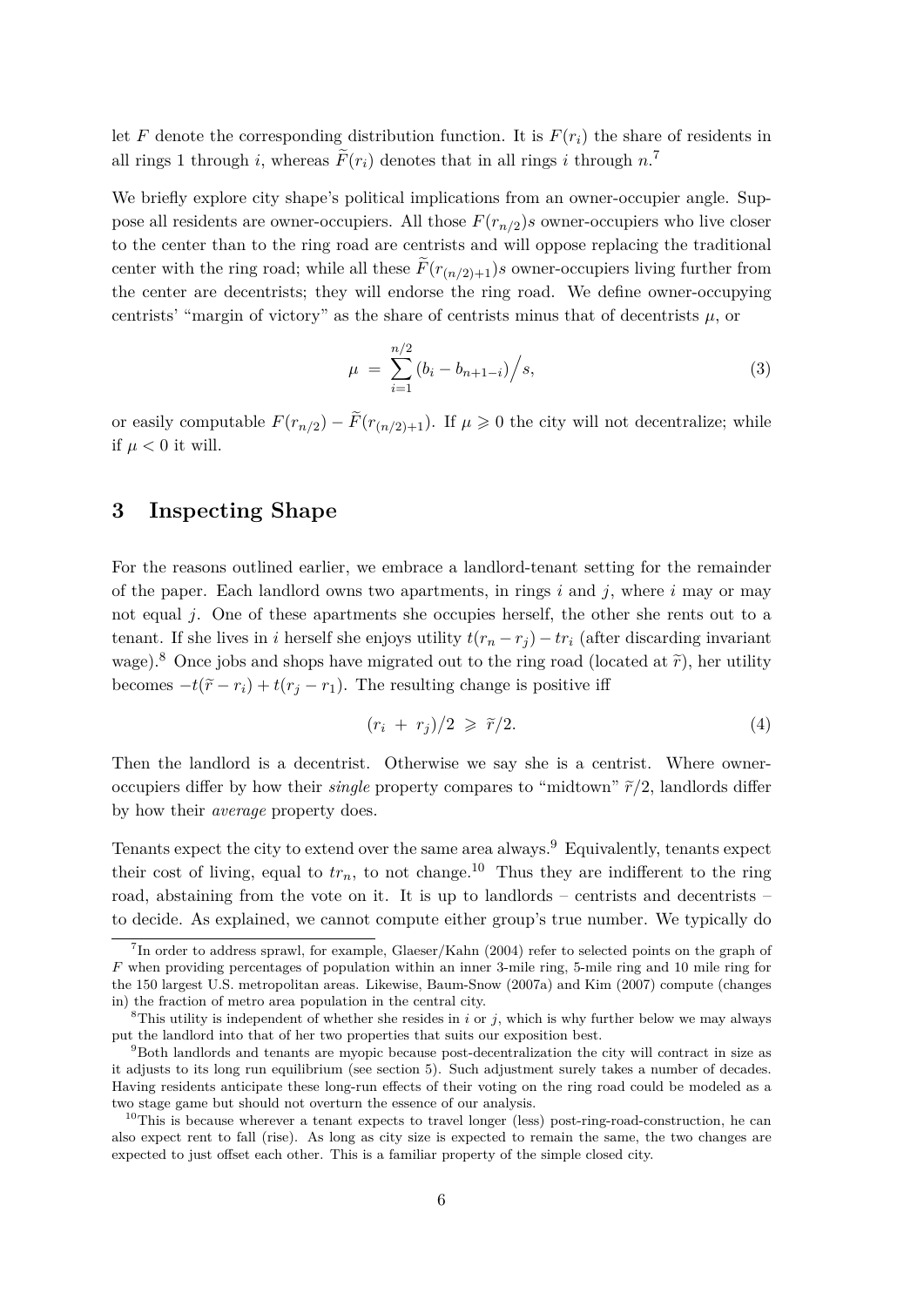not know which tenant any given landlord is matched up with. Put differently, we do not observe the  $n \times n$  matrix of landlord-tenant matchings across all those  $i, j = 1, \ldots, n$  city rings. And so we cannot infer landlords' affiliation to either the centrist or the decentrist camp. We can, however, take a guess at the smallest numbers of centrists and decentrists that can possibly nest into the given city shape. These latter estimates later help us predict the outcome of the ring road vote. We start by offering a heuristic estimate of centrists.

**Bounding Centrists**. Consider all *b*<sup>1</sup> apartments in the first ring. These must be owned by landlords suffering from (and hence opposing) the ring road . . . except for those owned by ring-1-landlords who own their other apartment in . . . the last ring, ring *n*. (For these, we may note, inequality (4) reduces to an equation.) Preparing for the worst, assume that every apartment in that last ring is owned by a ring-1-landlord (rather than by a landlord living in any of the other rings  $2, \ldots, n-1$ ). So of all of ring 1's apartments really only  $b_1 - b_n$  apartments can possibly pinpoint centrists. Moreover, those remaining  $b_1 - b_n$ apartments might even be occupied by both landlords *and* their tenants, further reducing the number of centrists we can be certain of. We conclude that  $(b_1 - b_n)/2 = \underline{l}^c(1)$  is the smallest conceivable number of centrists that housing stocks  $b_1$  and  $b_n$  allow for.

This number is our first lower bound on the true number of centrists,  $l^c$ . Of course, if the city shape is such that  $b_1 < b_n$  then  $\underline{l}^c(1) < 0$ . Then  $\underline{l}^c(1)$  is not a very convincing lower bound. The zero (or "ignorant") lower bound always is a better choice then. Yet this need not bother us. There are many more lower bounds on offer. For example, apartments in the first two rings,  $b_1 + b_2$ , give another conservative centrist estimate if we allow for (i) all  $b_{n-1} + b_n$  tenants to be matched up with some landlord from those first two rings and (ii) remaining apartments  $(b_1 + b_2 - (b_{n-1} + b_n))$  to be matched up with one another. Making both adjustments yields  $((b_1 + b_2) - (b_{n-1} + b_n))/2 = \underline{l}^c(2)$  as another lower bound on centrists.<sup>11</sup>

Already we have identified two lower bounds on centrists. Let us generalize their underlying common intuition. Including all *j* first, as well as last, rings, the partial sum  $\underline{l}^c(j) = \sum_{i=1}^j (b_i - b_{n+1-i})/2$  gives the *j*-th lower bound on centrists, where  $j = 0, \ldots, n/2$ .<sup>12</sup> From the set of lower bounds introduced thus, or  $\{0, \underline{l}^c(1), \ldots, \underline{l}^c(n/2)\}\)$ , we are naturally inclined to choose the largest, defined as  $\underline{l}^c$ ,

$$
\underline{l}^c = \max_j \sum_{i=1}^j \left( b_i - b_{n+1-i} \right) / 2 \qquad (j = 0, 1, \dots, n/2), \tag{5}
$$

as the best of our lower bounds on the true number of centrists. Further, if we introduce "ring difference"  $\delta_i$  as the difference between housing in "leading ring" *i* and that in its antagonist "lagging ring"  $n + 1 - i$ , we may also write  $\underline{l}^c = \max_j \sum_{i=1}^j \delta_i/2$ .

<sup>&</sup>lt;sup>11</sup>It may be helpful to add that the simple (non-cumulative) ring difference  $(b_2 - b_{n-1})/2$  cannot be another lower bound. Apartments in the second ring may also house landlords who own their second property in the last, *n*-th, ring and who hence are strictly better off by adopting the ring road. This disqualifies  $(b_2 - b_{n-1})/2$  as lower bound.

<sup>&</sup>lt;sup>12</sup>We adopt the well-known convention that the sum is zero if  $j$  is zero (e.g. Halmos (2012)).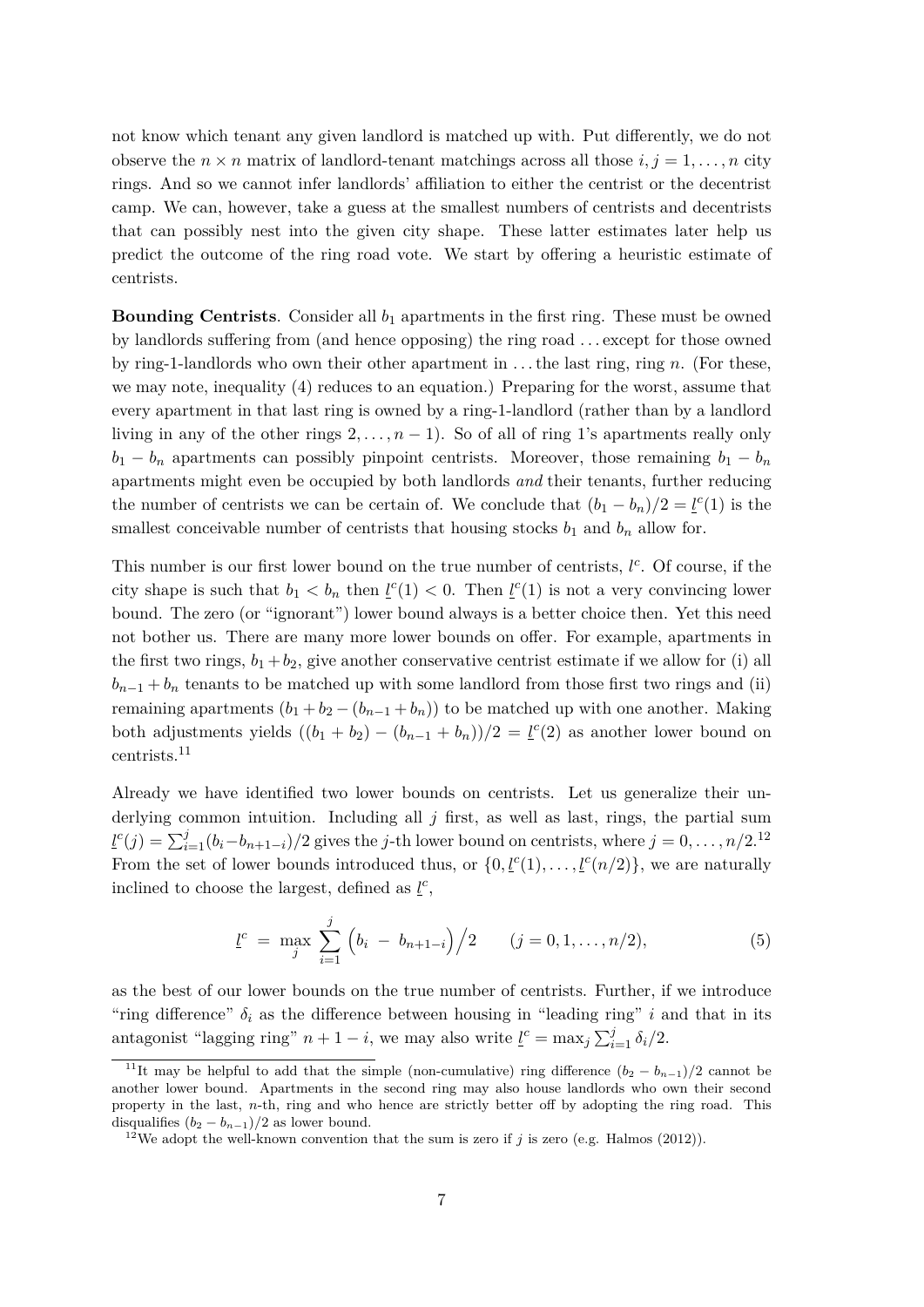**Bounding Decentrists**. A similar argument applies towards bounding decentrists. Here consider the last ring first. Note that all of its  $b_n$  apartments must be tied up in matches that incite their owners to become decentrists. The only exception are those matched up with an apartment in ring 1. To assess minimum conceivable support for the ring road among owners of ring *n* apartments suppose then that every resident in ring 1 is linked to another in ring *n* (rather than in any of the other rings). Then at best  $b_n - b_1$  apartments point to landlords who would benefit from the policy proposal. More pessimistically yet, suppose all of these remaining ring *n*-apartments not just house tenants, but house their respective landlords, too. Then  $(b_n - b_1)/2 = \underline{l}^d(1)$  emerges as our first lower bound on the true number of decentrists  $l^d$ . Much as above, it may just so happen that  $l^d(1) < 0$ .

But then again, there are many more lower bounds here, too. For example, another lower bound derives from consulting both the two last and first rings, and comes to  $((b_n+b_{n-1}) (b_1+b_2)/2 = \underline{l}^d(2)$ . Generally, if the last, as well as first, *j* rings are included, lower bounds on decentrists can be written as  $\underline{l}^d(j) = \sum_{i=1}^j (b_{n+1-i} - b_i)/2$ , where  $j = 0, \ldots, n/2$ . The greatest from among all these lower bounds  $\{0, \underline{l}^d(1), \ldots, \underline{l}^d(n/2)\}$  is

$$
\underline{l}^d = \max_j \sum_{i=1}^j \left( b_{n+1-i} - b_i \right) / 2 \qquad (j = 0, 1, \dots, n/2), \tag{6}
$$

or  $\max_j(-\sum_{i=1}^j \delta_i/2) = -\min_j\sum_{i=1}^j \delta_i/2$  more briefly. This is the greatest of our lower bounds on decentrists. We add that shortly it will be useful to be able to refer to the maximizer in (5) as  $j^*$ , and to that in (6) as  $j^{**}$ .

Dividing (5) and (6) by the number of those who actually vote, *s/*2, gives corresponding lower bounds on voter *shares*,  $\lambda^c$  and  $\lambda^d$  (Proposition 1). We emphasize that the resulting formulas for  $\lambda^c$  and  $\lambda^d$  provide us with *estimators* of centrists and decentrists (rather than just estimates). These formulas provide us with *functions* of city shape. Hence they allow for *any* shape that could possibly be encountered in applications. And by design they are independent of the (unobservable) actual landlord-tenant assignment at hand.

Our heuristic approach does miss one important point, however. As a companion paper points out, minimizing centrists (or minimizing decentrists) with the shape of the city given can be cast as a linear program (Dascher (2018)). Somewhat remarkably, taking the independent approach of solving these linear programs yields minimum centrists just equal to  $\lambda^c$ , and minimum decentrists just equal to  $\lambda^d$  (Dascher (2018, Proposition 1)). In other words, our shares  $\lambda^c$  and  $\lambda^d$  are not just *some* lower bounds to  $\lambda^c$  and  $\lambda^d$ , respectively. They actually are *greatest* lower bounds.<sup>13</sup> At some risk of oversimplification, while greatest lower bounds  $\lambda^c$  or  $\lambda^d$  never overestimate  $\lambda^c$  or  $\lambda^d$  (irrespective of which city we analyze), they also never underestimate  $\lambda^c$  or  $\lambda^d$  by more than is "just necessary".

#### **Proposition 1: (Shape Previews Political Economy)**

*The minimum share of centrists,*  $\lambda^c$ , and that of decentrists,  $\lambda^d$ , in the total vote on

 $13$ Since the minimum exists, it coincides with the greatest lower bound. This is because (i) the minimum is a lower bound and (ii) there is no lower bound strictly greater than the minimum.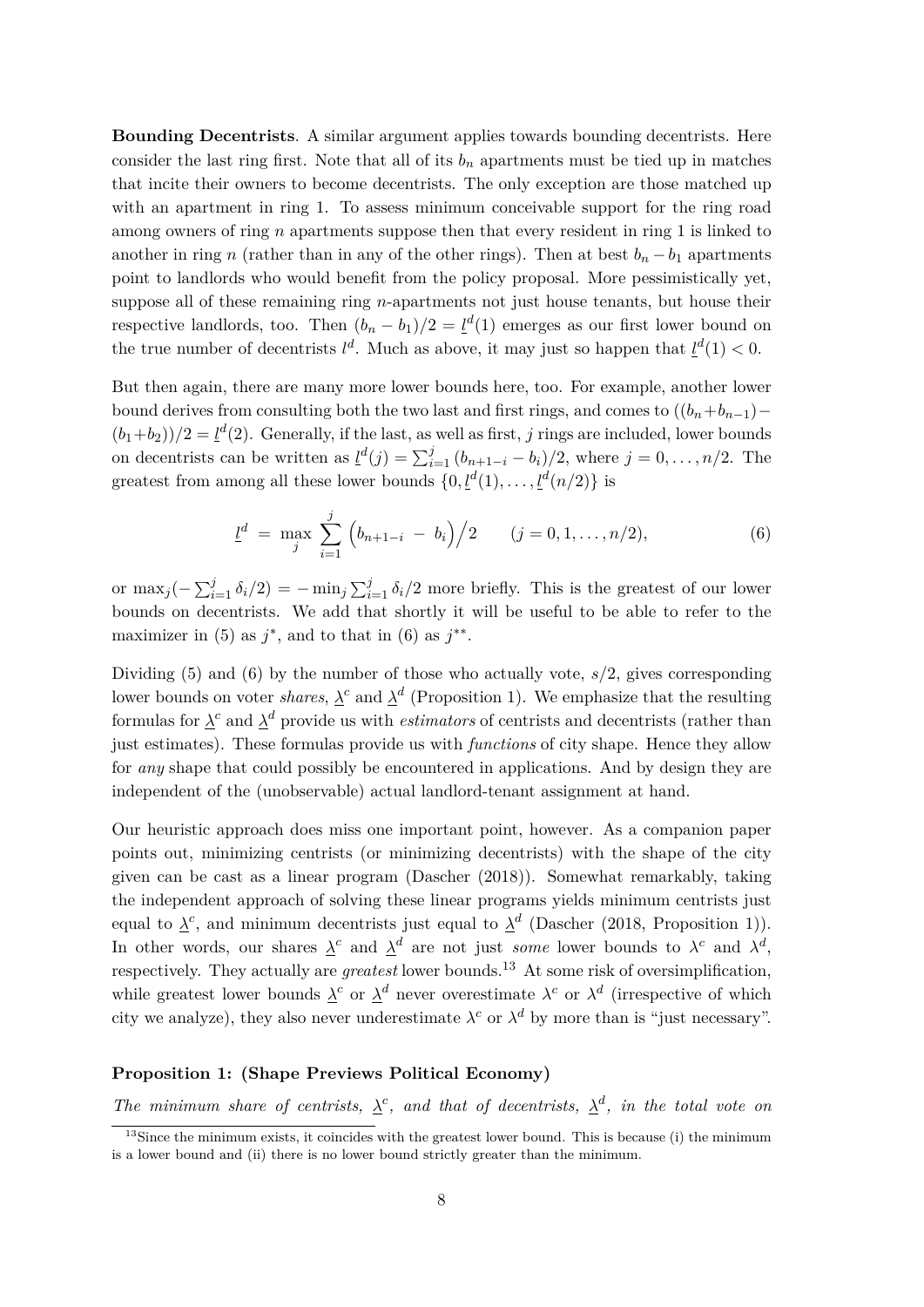decentralization are  $\underline{\lambda}^c = \max_j \sum_{i=1}^j \delta_i / s$  and  $\underline{\lambda}^d = -\min_j \sum_{i=1}^j \delta_i / s$ , respectively. Cities *where*  $\lambda^c > 0.5$  *vote against, while cities where*  $\lambda^d > 0.5$  *vote for, decentralization.* 

Greatest lower bounds  $\lambda^c$  and  $\lambda^d$  uncover the city's political economy from its physical shape. They tie one concept that is physical to another that is political. If  $0.5 < \lambda^c$ then  $0.5 < \lambda^c$ , too, and so no decentralization occurs; while if  $0.5 < \lambda^d$  then  $0.5 < \lambda^d$ also, and hence decentralization unfolds. It is in this sense that the city's form predicts its functions' ultimate location: "function follows form". Admittedly, both lower bounds may fail to exceed 0.5. (This will be true of our sample of metro areas in section 6.) But even then either greatest lower bound can still be valuable. Centrists' influence should be strictly increasing in  $\lambda^c$  and strictly decreasing in  $\lambda^d$ , and a similar property should apply to decentrists' weight in local politics. In the empirical analysis below we will examine these (weaker) statements.

We have extracted minimum centrist share  $\lambda^c$  and minimum decentrist share  $\lambda^d$  from city shape  $(b_1/s, \ldots, b_n/s)$ . Not only does this extraction take little computational effort (as illustrated in section 6). Also, it relies on easily observable, because aggregate, city shape data only. Moreover, note that  $\lambda^c$  and  $\lambda^d$  sum to 1 at best, or  $\lambda^c + \lambda^d \leq 1$ . Equivalently,

$$
\sum_{i=1}^{j^*} \delta_i + \left( -\sum_{i=1}^{j^{**}} \delta_i \right) \leqslant s. \tag{7}
$$

That this inequality is true is easy to see. If, for example,  $j^{**} < j^*$  then the sum on the l.h.s. reduces to  $\sum_{i=1}^{j^*}$  $j^*$   $\delta_i$ , which surely is smaller than *s*.<sup>14</sup> Finally, one may suspect that  $1 - \lambda^d$  is an upper bound on the true centrist share, and that  $1 - \lambda^c$  is one on true decentrists' share, and this is indeed the case (Dascher (2018, Proposition 3)).

A slightly different perspective is instructive here. Recalling how we have introduced  $\delta_i$ , *F* and  $\tilde{F}$ , we may also cast minimum centrists in terms of the c.d.f. of city shape, i.e. as  $\max_j \left( \sum_{i=1}^j b_i / s - \sum_{i=1}^j b_{n+1-i} / 2 \right)$  or

$$
\underline{\lambda}^c = \max_j \Big( F(r_j) - \widetilde{F}(r_{n+1-j}) \Big), \tag{8}
$$

and a similar statement is true for minimum decentrists, to whom

$$
\underline{\lambda}^d = -\min_j \left( F(r_j) - \widetilde{F}(r_{n+1-j}) \right) \tag{9}
$$

applies. Our two lower bounds share juxtaposing the shape distribution's two *tails*. But they differ in the (common) length they assign these two tails. While  $\lambda^c$  chooses a common tail length (of  $j^*$ ) that renders the surplus of the left tail over the right greatest,  $\lambda^d$  picks the common tail length (equal to  $j^{**}$ ) that minimizes that surplus.

**Compactness**. Let us next establish a causal link from "urban compactness" to city functions, also. Let us say that a city is more *compact* if the distribution of distance to

<sup>&</sup>lt;sup>14</sup>The case  $j^* < j^{**}$  is discussed in a similar fashion. And the case where  $j^*$  and  $j^{**}$  are equal even has the l.h.s. of (7) drop to zero.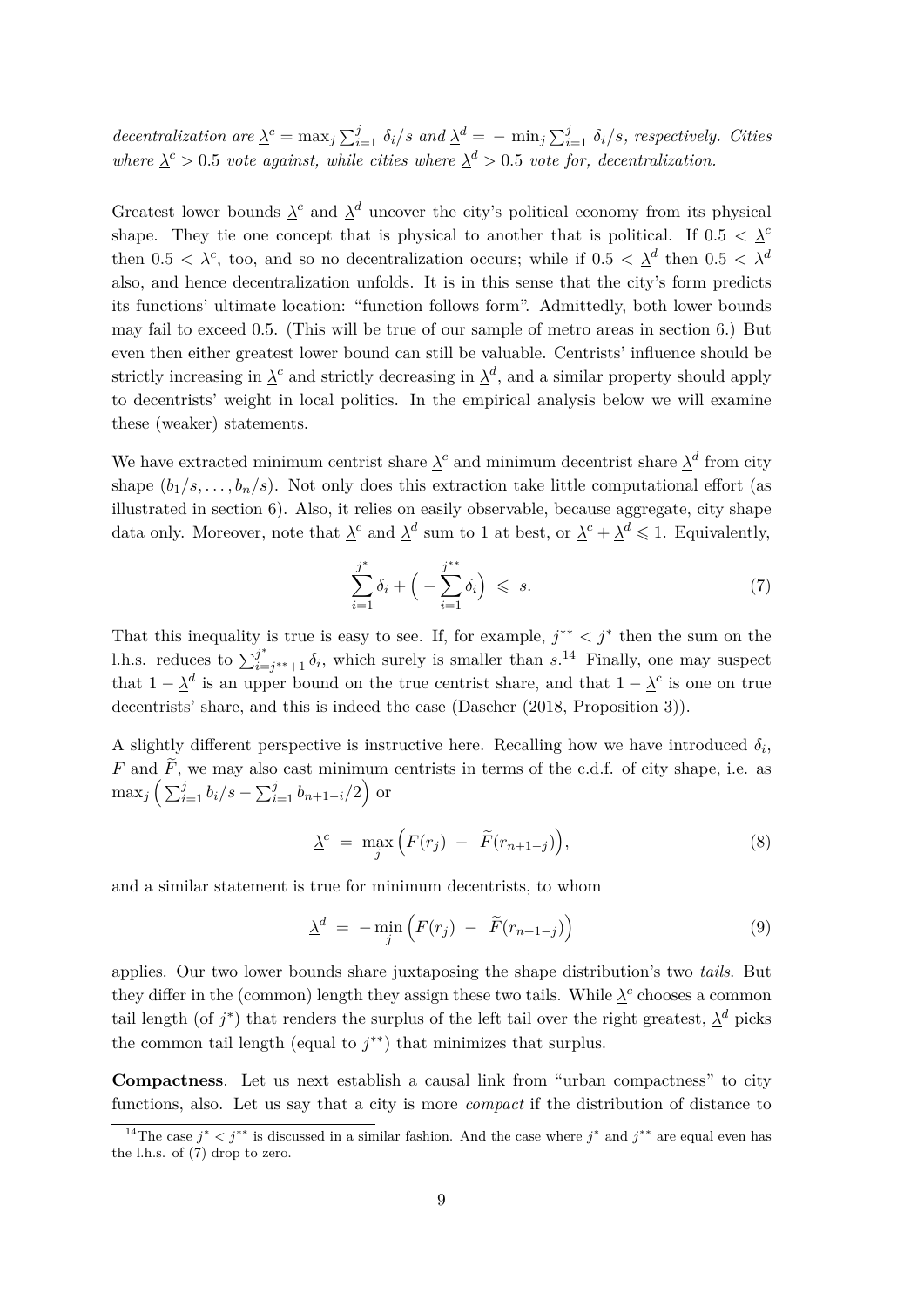the traditional center,  $F(r_i)$ , is strictly greater at all  $r_i$  except  $r_n$  (where F attains 1).<sup>15</sup> Assume this is the case. Then all of the differences in brackets on the r.h.s. of (8), as the choice set, obviously expand. And hence the maximum expands, too. And so  $\lambda^c$  is strictly increasing in greater compactness. In a similar fashion,  $\lambda^d$  is strictly decreasing in greater compactness. Anything that makes the city more (less) compact strengthens (weakens) the CBD.

#### **Proposition 2: (Compactness Previews Political Economy)**

*The minimum share of centrists,*  $\lambda^c$ , *is strictly increasing in urban compactness, while the minimum share of decentrists,*  $\lambda^d$ *, is strictly decreasing in it.* 

We briefly pause to look into how  $\lambda^c$  and  $\lambda^d$  not just bound important urban interests (Proposition 1), but may inversely even, in and by themselves, reveal part of the city's shape. To sketch this idea, best we focus on  $\lambda^c$ . Assume that we know  $\lambda^c$  to just have increased. By (8), then we also know the difference between the city shape distribution's relevant tails to have grown. We may think of this change as a combination of two different scenarios. Either the left tail is fatter than the right one initially, and now relevant tail lengths have grown. Or, both tails retain their initial length yet now the left tail has become thicker while the right tail has thinned out. Either way the shape distribution's tails have become more distinct, to the extent of creating the impression of growing city shape *skewness*.

**Skew**. Now we are set to bring in our perspective on city shape *skew*. To best uncover skew's relationship with urban political economy, we make use of our own (simple) index.<sup>16</sup> Based on weights  $w_i = 1 - r_i/r_{n/2}$ , we define skew  $\sigma$  by

$$
\sigma = \sum_{i=1}^{n/2} w_i (b_i - b_{n+1-i}) / s
$$
\n(10)

or  $\sum_{i=1}^{n/2} w_i \delta_i / s$ , a weighted sum of ring differences. Since weights  $w_i$  are decreasing in *i*, early ring differences (*i* close to 1) receive a larger weight than late ones (*i* close to  $n/2$ ). Intuitively, this is how it should be. For instance, early positive ring differences (*i* close to 1) make us perceive shape to be positively skewed even if later ring differences (*i* close to  $n/2$ ) are negative.<sup>17</sup>

 $15$ Alternative indicators of urban form are found in the literature. Burchfield et al. (2006), for instance, calculate the percentage of undeveloped land in the neighborhood of each unit of a metro area's developed land, then average this percentage across developed cells, indicating the extent to which urban development is "scattered" or "compact". This index shifts the focus from the compactness of population towards the connectedness of the settlement area. The latter must be important for environmental purposes (as when large rainfall strikes an urban area as in Houston 2017), but may be less relevant when assessing political power in the struggle over whether to relocate urban functions and when analyzing the dynamics of decentralization (given its lack of emphasis on population density).

 $16$ This index first appears to be introduced in Dascher (2014). There it is shown to also be a multiple of the landlord class's utilitarian welfare,  $t\sigma(\tilde{r}/2)s$ .

<sup>&</sup>lt;sup>17</sup>As the diagrams on selected cities in the paper's sample (Section 6, Fig. (2)) below will illustrate,  $\sigma$ does fall as shape becomes visibly less skewed to the right. Also, *σ* passes the necessary test for symmetry. By definition, if shape is symmetric then  $b_i = b_{n+1-i}$  for all *i* and hence  $\sigma = 0$ . We also already note that  $-1 < \sigma < 1$ , as is shown shortly (in the context of Proposition 3).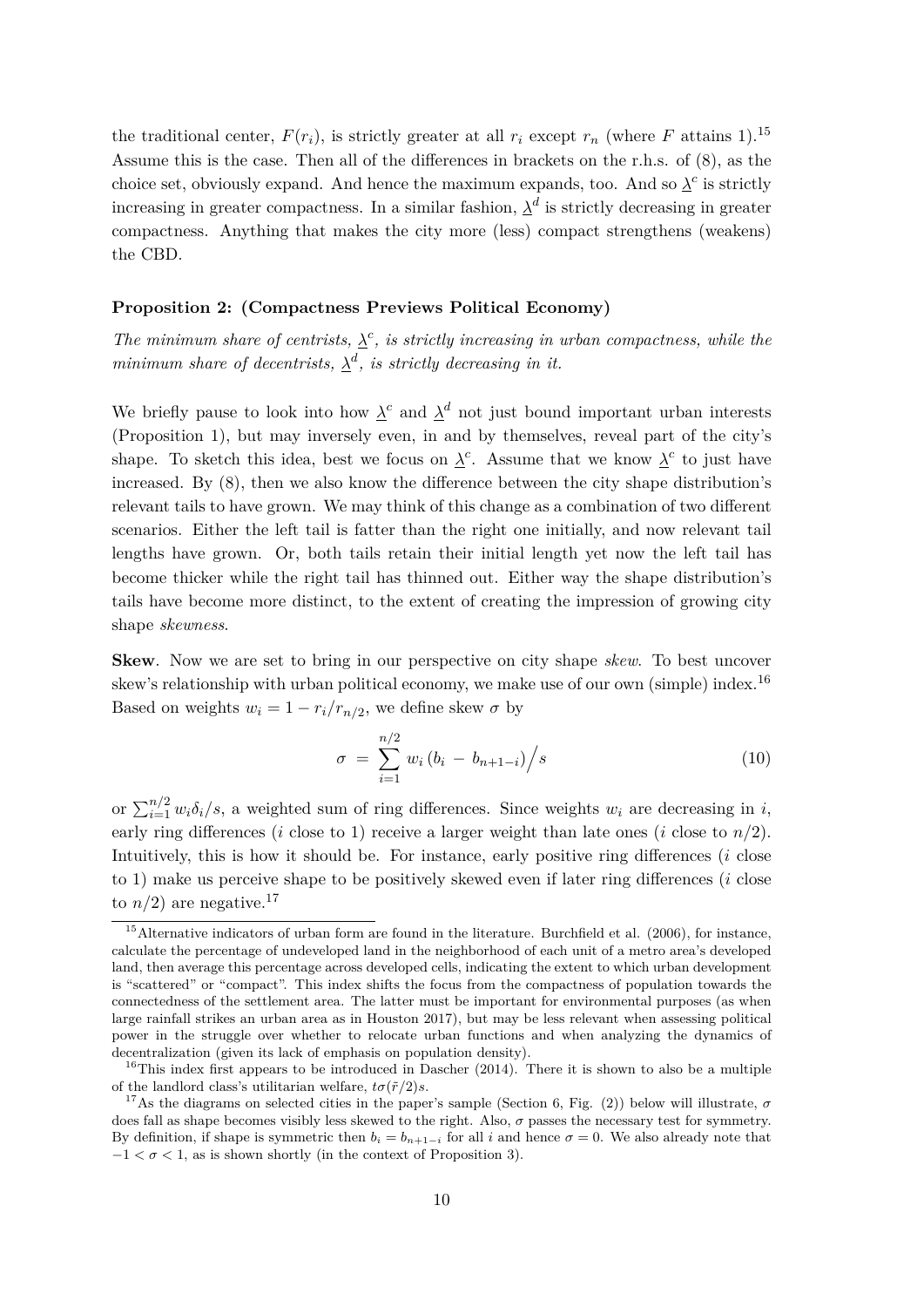To focus on centrists first, the following short sequence of inequalities documents how *σ* bounds  $\lambda^c$  from below. We have

$$
\sigma = \sum_{i=1}^{n/2} w_i \, \delta_i / s \quad \leqslant \quad \max_j \sum_{i=1}^j w_i \, \delta_i / s \tag{11}
$$

$$
\langle \max_{j} \sum_{i=1}^{j} \delta_{i}/s = \underline{\lambda}^{c}.
$$
 (12)

Inequality (11) is certainly true because the sum (of weighted ring differences) is greater if its upper limit can be chosen freely. This leaves us with inequality (12). That it holds is easy to agree with if  $\delta_i \geq 0$  for all *i*. Replacing any initial weights smaller than 1 by 1 will certainly not decrease the sum (of weighted ring differences). If, more generally,  $\delta_i < 0$ for some or even most *i* the proof is somewhat subtler. It needs to resort to exploiting properties of the maximum, and hence is delegated to the Appendix.

Skew bounds minimum centrists, and certainly true centrists, from below. When skew is positive it permits the city analyst to assess centrists' minimum strength. Not too surprisingly, there is an analogous statement for decentrists. Much as above,

$$
\sigma = \sum_{i=1}^{n/2} w_i \, \delta_i / s \quad \geqslant \quad \min_j \sum_{i=1}^j w_i \, \delta_i / s
$$
\n
$$
> \quad \min_j \sum_{i=1}^j \quad \delta_i / s = -\Delta^d
$$

The proof parallels that given for the previous set of inequalities. It is obvious if all ring differences are negative. Then replacing weights smaller than 1 with a uniform weight of just 1 will only reduce the overall sum (of weighted ring differences). When some ring differences are positive, then again a subtler argument, akin to the one set forth in the Appendix, is needed.

Skew bounds the negative of minimum decentrists from above. Equivalently,  $-\sigma < \underline{\lambda}^d$ . We conclude that skew is useful whatever its sign. Joining the inequalities discussed above and recalling that our lower bounds are shares, we also conclude that  $-\underline{\lambda}^d < \sigma < \underline{\lambda}^c$ . From this we immediately see that skew's range is restricted to the interval  $(-1, 1)$ . We may even add that minimum centrists and minimum decentrists are monotonic in  $\sigma$  as long as city size  $\tilde{r}$  remains the same. As  $\sigma$  goes up, so must at least one of all those ring differences *δ*<sub>1</sub> to *δ*<sub>*n*</sub>/<sub>2</sub> featuring in it. Since the choice set in the definition of  $λ<sup>c</sup>$  rises, too,  $λ<sup>c</sup>$  must</u></u> (weakly) rise. An increase in skew foreshadows greater "centrism" (Proposition 3).

#### **Proposition 3: (Skew Previews Political Economy)**

*Skew σ bounds shares of minimum centrists and minimum decentrists as in*  $-\sigma < \underline{\lambda}^d$  and  $\sigma < \underline{\lambda}^c$ . Moreover,  $\underline{\lambda}^c$  is increasing, and  $\underline{\lambda}^d$  decreasing, in  $\sigma$  (at given  $\tilde{r}$ ).

Towards the end of this section we connect  $\lambda^c$  and  $\lambda^d$  with margin  $\mu$  (see (3)), too. At one extreme, if all ring differences are positive then  $j^* = n/2$ . Then margin  $\mu$  and minimum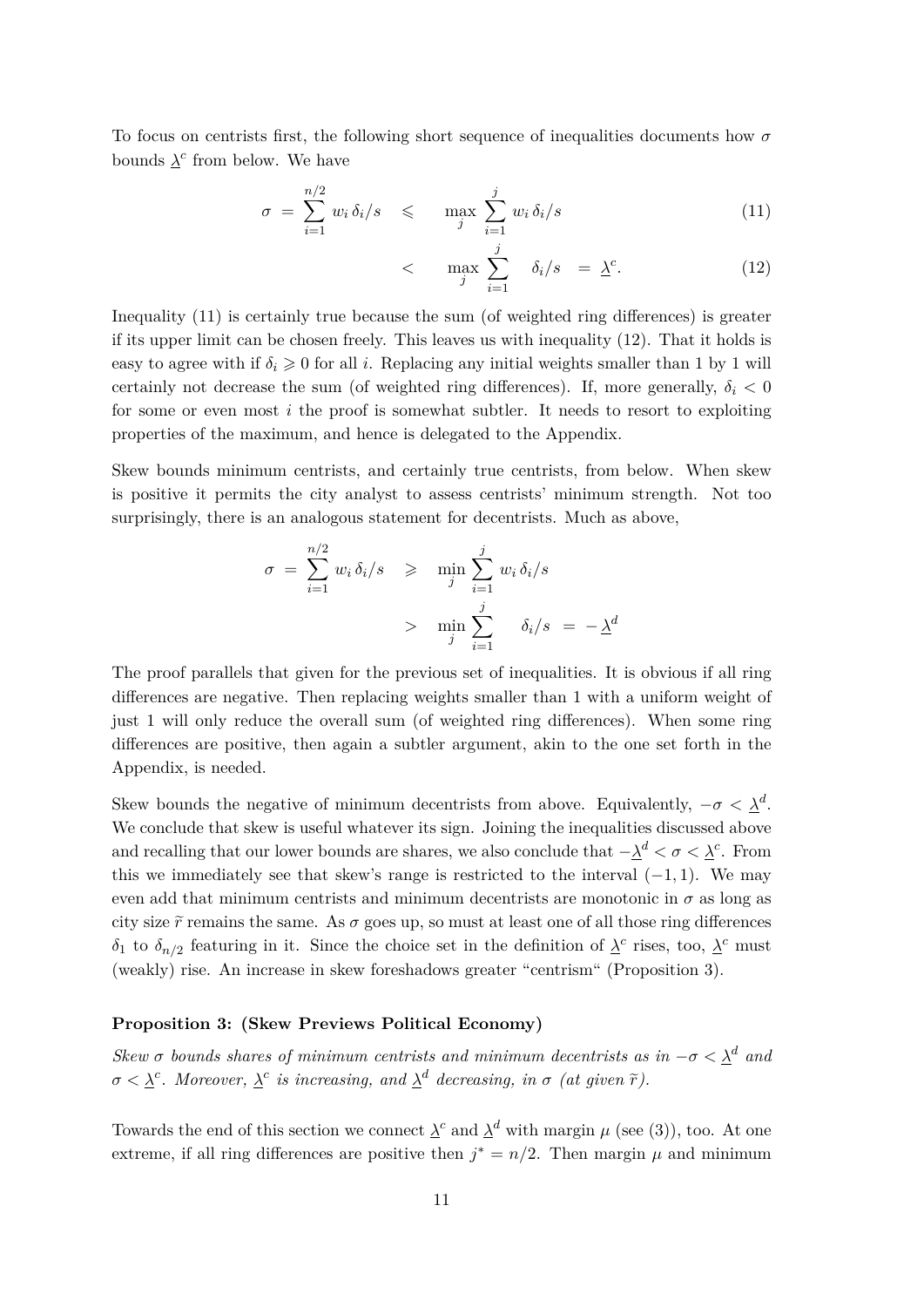share of centrists  $\lambda^c$  coincide. At the other extreme, if all ring differences are negative then  $j^{**} = n/2$ . Then margin  $\mu$  and the negative of minimum decentrists' share,  $-\lambda^d$ , coincide. Turning to the general case, where neither  $j^*$  nor  $j^{**}$  necessarily attain  $n/2$ , we have both  $\mu \leq \underline{\lambda}^c$  and  $-\underline{\lambda}^d \leq \mu$ . Putting both inequalities together gives  $-\underline{\lambda}^d \leq \mu \leq \underline{\lambda}^c$ . It is in this sense that the owner-occupied city's politics really are "framed" by (are a special case of) the interests of the resident-landlords-cum-tenants city.

## **4 Decomposing Shape**

This far we have established initial city shape's relevance for the political economy of decentralization. A natural next step is to look into the forces behind initial city shape. To this end we decompose shape *f* into topography *a* and skyline *h*, as in definition (2). At first sight not too much can be said for general functions *a* and *h*. But consider two extreme cases. On the one hand, suppose the neoclassical city is height-unconstrained but linear. Then  $f$  is decreasing in  $r$ , ring differences are strictly positive, and hence  $\lambda^c = \mu$  while  $\lambda^d = 0$  (by Proposition 1). On the other hand, suppose a height limit restrains buildings throughout the city not to be taller than 1, while *a* always equals the full circular land area. Then  $f$  is strictly increasing in  $r$ , and so ring differences are strictly negative always. Here  $\lambda^d = -\mu$  and  $\lambda^c = 0$  (by Proposition 1).

Analyzing the constraints of topography or building height in a more general city is more difficult. How do  $\lambda^c$  and  $\lambda^d$  differ from one equilibrium that does not submit to any constraints (indexed 0) to another (indexed 1) that does? Our results, if based on making somewhat stylized assumptions, will be straightforward: Natural barriers in the vicinity of the city center – and not just coastlines or lakeshores – drive  $\lambda^c$  up, while building height limits, as the quintessential and pervasive aspect of zoning, raise  $\lambda^d$  (Proposition 4 below).

**Topography**. Let our city be located close to water bodies like oceans, rivers, wetlands or lakefronts, or to terrain that is difficult to develop such as steep hills and mountains. And specifically let this "first nature" impediment leave land supply *a* unchanged at distances  $r \leq r_{n_0/2}$  yet reduce it down to midtown's land area,  $a(r_{n_0/2})$ , or less at *all* distances  $r > r_{n_0/2}$ . Given housing market clearance (1), imposing such a constraint drives city size *r*e up from  $\tilde{r}_0$  to some higher  $\tilde{r}_1$ .<sup>18</sup> Then Ricardian rent  $t(\tilde{r}-r)$  and building heights *h* must inevitably go up along with it. Moreover, distribution function *F*'s support expands from  $\{r_1, \ldots, r_{n_0}\}$  initially to  $\{r_1, \ldots, r_{n_0}, r_{n_0+1}, \ldots, r_{n_1}\}$  then. Let  $F_0$  and  $F_1$  denote corresponding initial and subsequent city shapes, respectively.

We can show that centrists' minimum share must rise, too. By equation (8),  $\lambda^c$  is the maximum of all cumulative ring differences. Consider the two following (equal-sized) sets of cumulative ring differences

$$
\{F_0(r_1) - \widetilde{F}_0(r_{n_0}), \ldots, F_0(r_i) - \widetilde{F}_0(r_{n_0+1-i}) \quad, \ldots, F_0(r_{n_0/2}) - \widetilde{F}_0(r_{(n_0/2)+1})\}, \quad (13)
$$

$$
\{F_1(r_1) - \widetilde{F}_1(r_{n_1}), \ldots, F_1(r_i) - \widetilde{F}_1(r_{n_1+1-i}) \ldots, F_1(r_{n_0/2}) - \widetilde{F}_1(r_{n_1+1-n_0/2})\}.\tag{14}
$$

<sup>&</sup>lt;sup>18</sup>Would city size not increase then the same building heights would apply to a smaller land area, to the extent that housing supply fell short of demand. This would contradict housing market equilibrium.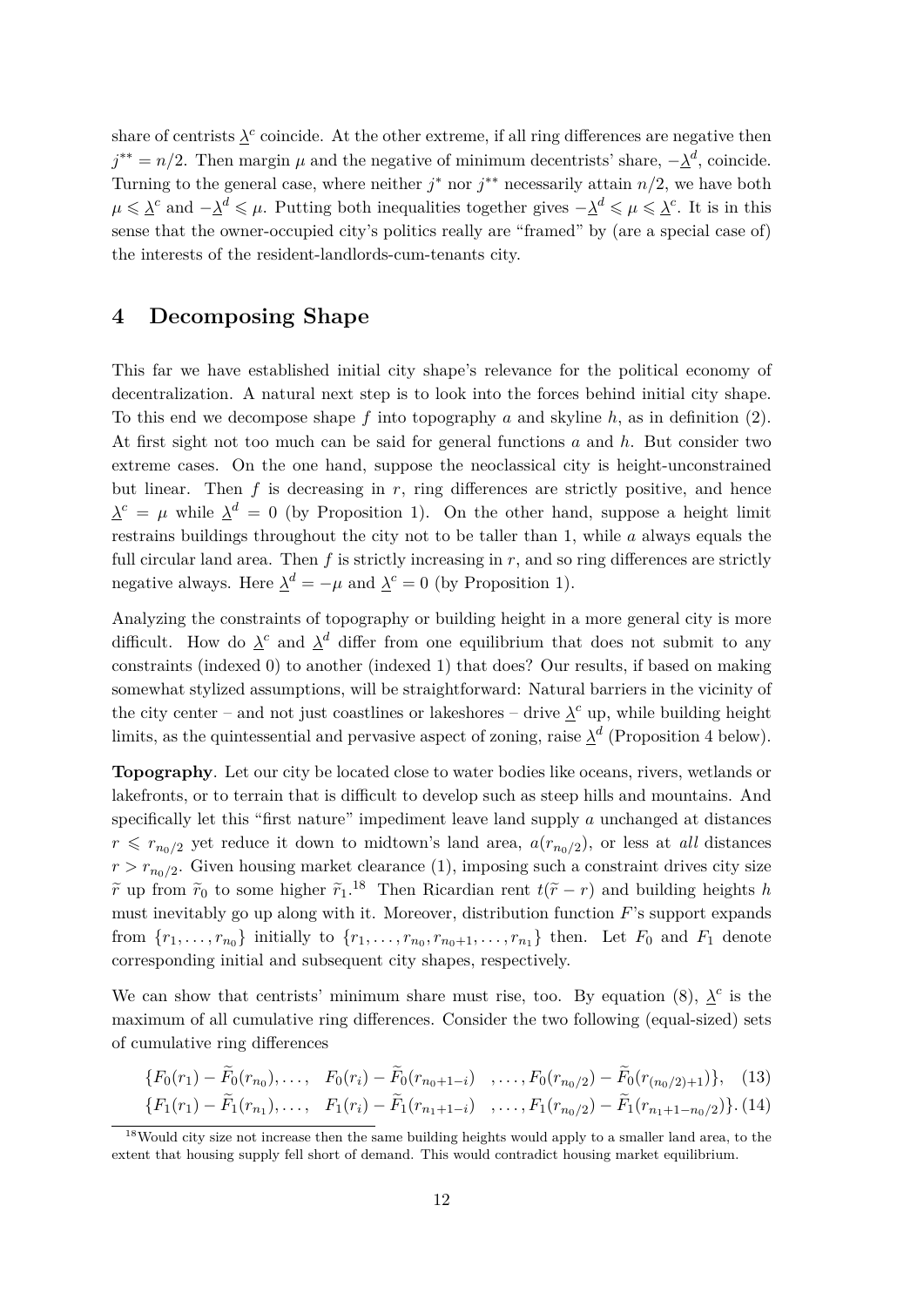The first set, given in (13), is the full constraint set from which to choose  $\lambda_0^c$ . The second set, shown in (14), is a proper subset of the constraint set for finding  $\lambda_1^c$ . The second set is not the full constraint set in that it lacks cumulative ring differences for  $i = n_0/2 + 1, \ldots, n_1/2$ . These latter cumulative ring differences we ignore for now ... only to conclude shortly that we may ignore them for good. Our single key insight is that any  $(i-th)$  element in the second set (given in  $(14)$ ) must exceed any corresponding  $(i-th)$ element in the first (see (13)).

First,  $F_0(r_i) < F_1(r_i)$  for  $i = 1, \ldots, n_0/2$ . Consistently taller buildings on an unchanged land area endow any of the constrained city's *first i* rings with a greater share of residents (than the unconstrained city's *first i* rings). Next,  $F_0(r_{n_0+1-i}) > F_1(r_{n_1+1-i})$  for  $i = 1, \ldots, n_0/2$ . Identical building heights<sup>19</sup> joint with consistently less land provide the constrained city's *last i* rings with a smaller share of residents (than the unconstrained city's *last i* rings). And so any entry in the second set is *greater* than its corresponding entry in the first. Picking the greatest element from the second set must result in a "greater greatest cumulative ring difference" (than picking from the first). Accounting for those cumulative ring differences not even included yet in (14) can only improve our choice of maximum further. And so  $\Delta_0^c < \Delta_1^c$  (Proposition 4, Part (i)). Land constrained cities are more robust vis-à-vis proposals to decentralize jobs and shops.<sup>20</sup>

**Building Height**. Building height *h* depends not just on distance to the center. It also depends on bedrock solidity, zoning, neighborhood characteristics, and so on. There are many reasons why building height may vary across cities and over time. Here we offer a stylized analysis of the effect of imposing building height constraints. Specifically, we impose a binding height limit on all rings up to  $r_{n_0/2}$ . One immediate consequence of this is to increase city size from  $\tilde{r}_0$  to some higher  $\tilde{r}_1$ , to the extent that rents throughout the city rise, too. Another is that cumulative ring differences up to ring  $n_0/2$  will obviously fall.

In the height-constrained city, now smaller (because height-constrained) buildings populate the first  $n_0/2$  rings (than in the unconstrained city). This is why  $F_0(r_i) > F_1(r_i)$  for all  $i = 1, \ldots, n_0/2$ . At the same time, the height-constrained city features identical building heights<sup>21</sup> on larger lands across the last  $n_0/2$  rings (than the unconstrained city does). And so  $F_0(r_{n_0+1-i}) < F_1(r_{n_1+1-i})$  for all  $i = 1, ..., n_0/2$ . Each (*i*-th) element of set (14) falls short of its corresponding (*i*-th) element in set (13). A height limit reduces *every* one of those initial  $n_0/2$  cumulative ring differences. Thus the minimum of all these must be even smaller than before and hence the minimum share of decentrists,  $\lambda^d$ , (as the negative of that latter minimum) must be even greater (Proposition 4, Part (ii)).<sup>22</sup> In that sense,

<sup>&</sup>lt;sup>19</sup>Ring  $n_1 + 1 - i$  is as far in from the city border  $\tilde{r}_1$  as ring  $n_0 + 1 - i$  is in from the city border  $\tilde{r}_0$ . Thus Ricardian rents are the same in both cases. Hence building heights are.

 $^{20}$ As one referee has pointed out, actual land-constrained cities may be more robust for the simple reason that they lack the peripheral land to be offered to businesses fleeing the CBD. (The model circumvents this issue by having assumed that business demand for land is zero.)

 $^{21}$ Building heights in these rings are identical following the same argument as in footnote 19.

<sup>&</sup>lt;sup>22</sup>Skew should also suffer, even as we do not provide a formal proof here. In their policy simulation on Bangalore, Bertaud/Brueckner (2005) illustrate how the introduction of a floor-to-area restriction (FAR) reduces that city's skew.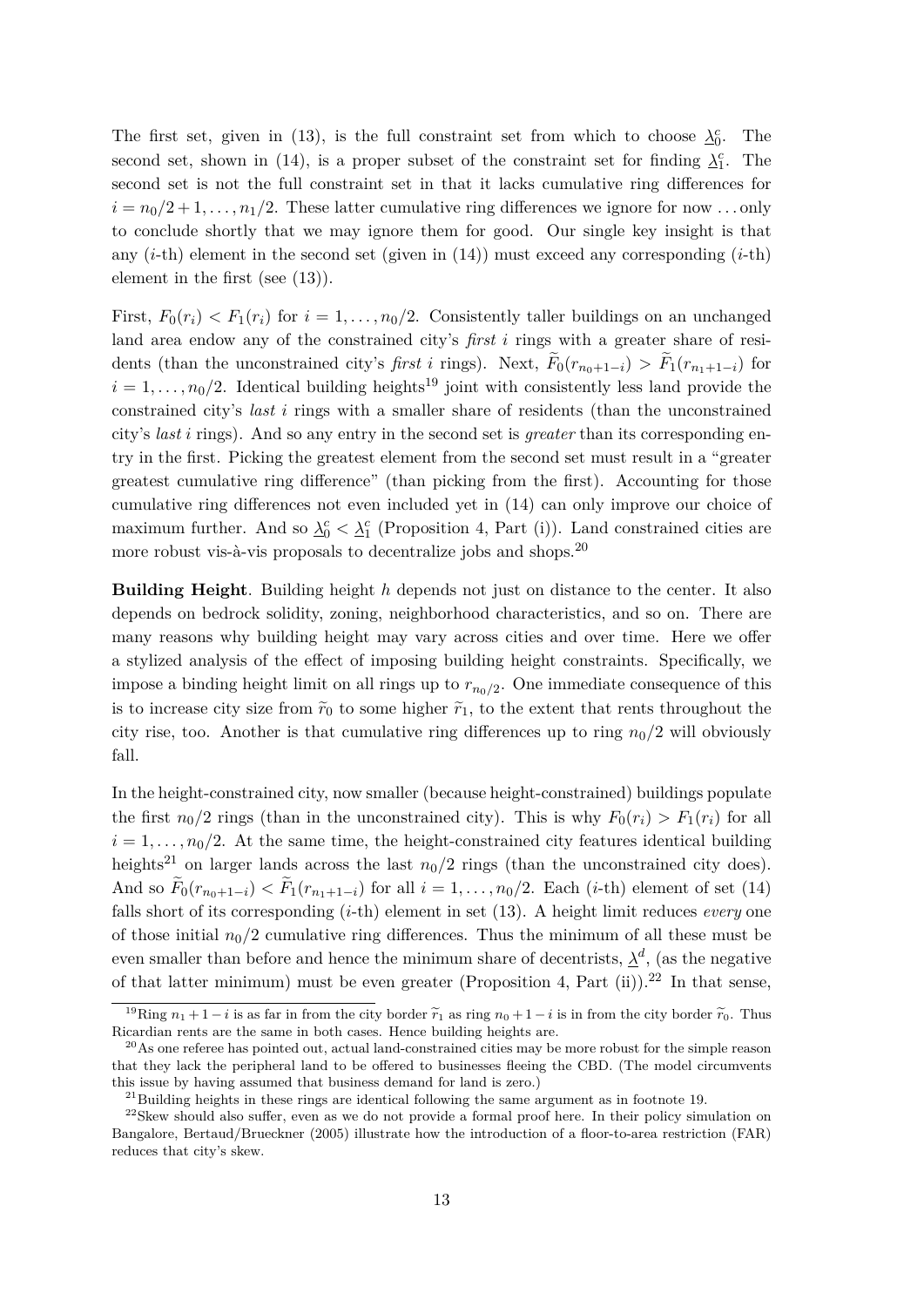the height-controlled city is *less resilient* to calls for decentralization than the uncontrolled city is.

**Proposition 4: (Topography and Height Limits Preview Political Economy)** *(i) Centrists' minimum share*  $\lambda^c$  *is greater in cities constrained by their topography than in cities unconstrained. (ii) Decentrists' minimum share*  $\lambda^d$  *in cities with binding height limit exceeds that in cities without it.*

## **5 Evolving Shape**

Up to this section city shape has been given. This may be justified by confining the analysis to the short run. Now allow for the long run, assume away any constraints to topography or building height, and let shape adjust to the ring road decision, or, let "form follow function".<sup>23</sup> First, suppose  $0.5 < \underline{\lambda}^d$  initially. Then  $0.5 < \lambda^d$  a fortiori, and the decentrist majority reverses the roles of center and periphery in an instant. Shops and jobs now locate on the ring road circling the disk-like residential area, and residents commute out to this ring road to both work and shop. Let subscripts "cc" and "rr" denote initial ("central city") and new ("ring road") equilibrium, respectively.

Surely the new maximum distance from shops and jobs (now located at  $\tilde{r}$ ) to the new marginal resident (now at  $\tilde{r}_{rr}$ ) may no longer equal  $\tilde{r}$ : It must be less. (The disk "has a hole".) This we quickly show by contradiction. Suppose residents still live in the former CBD, post-decentralization. That is,  $\tilde{r}_{rr} = 0$ . Then the schedule of rents merely reverses. Investors fill large rings close to the ring road with buildings as large as those they had previously built on those tiny rings close to the historical CBD. Because these large peripheral rings have greater area, this raises aggregate housing supply beyond what it ever was. This in turn contradicts our housing market clearance condition (1) because demand (or population) *s* never changed. We conclude that  $0 < \tilde{r}_{rr} < \tilde{r}$ . Noone lives near the historical center anymore.

Let us define  $\hat{r}$  as the distance of the ring at which old and new rent schedule intersect. And define  $\hat{j}$  as the index of the ring that contains  $\hat{r}$ . For all  $j < \hat{j}$ , buildings must now be smaller than what they used to be. There  $F(r_i)$  must also be smaller than before. Moreover, for all  $j > \hat{j}$  buildings grow in height. And so in these rings,  $\tilde{F}(r_i)$  must be greater than what it used to be. Equivalently, there  $F(r_{i-1})$  must be smaller than what it used to be. To summarize,  $F(r_i)$  drops for all *j* except *n*. In terms of earlier terminology, decentralization makes the city less compact. In turn this has minimum centrists fall, to  $\frac{\lambda_{rr}^c}{\lambda_{rc}} < \frac{\lambda_{cc}^c}{\lambda_{cc}}$ , and minimum decentrists rise, to  $\frac{\lambda_{rr}^d}{\lambda_{cc}} > \frac{\lambda_{cc}^d}{\lambda_{cc}}$  (Proposition 2). Note the causality reversal here. Now it is decentralization driving our political shares, rather than political shares driving decentralization (as was still true in the previous section).

<sup>&</sup>lt;sup>23</sup>In what follows assume that all land beyond the city's original boundary  $\widetilde{r}_0$  is not to be developed. This is not a restrictive assumption. If such marginal land could be developed, this would strengthen our results – residents would even settle on *both* sides of the ring road and hence locate even further from the original center.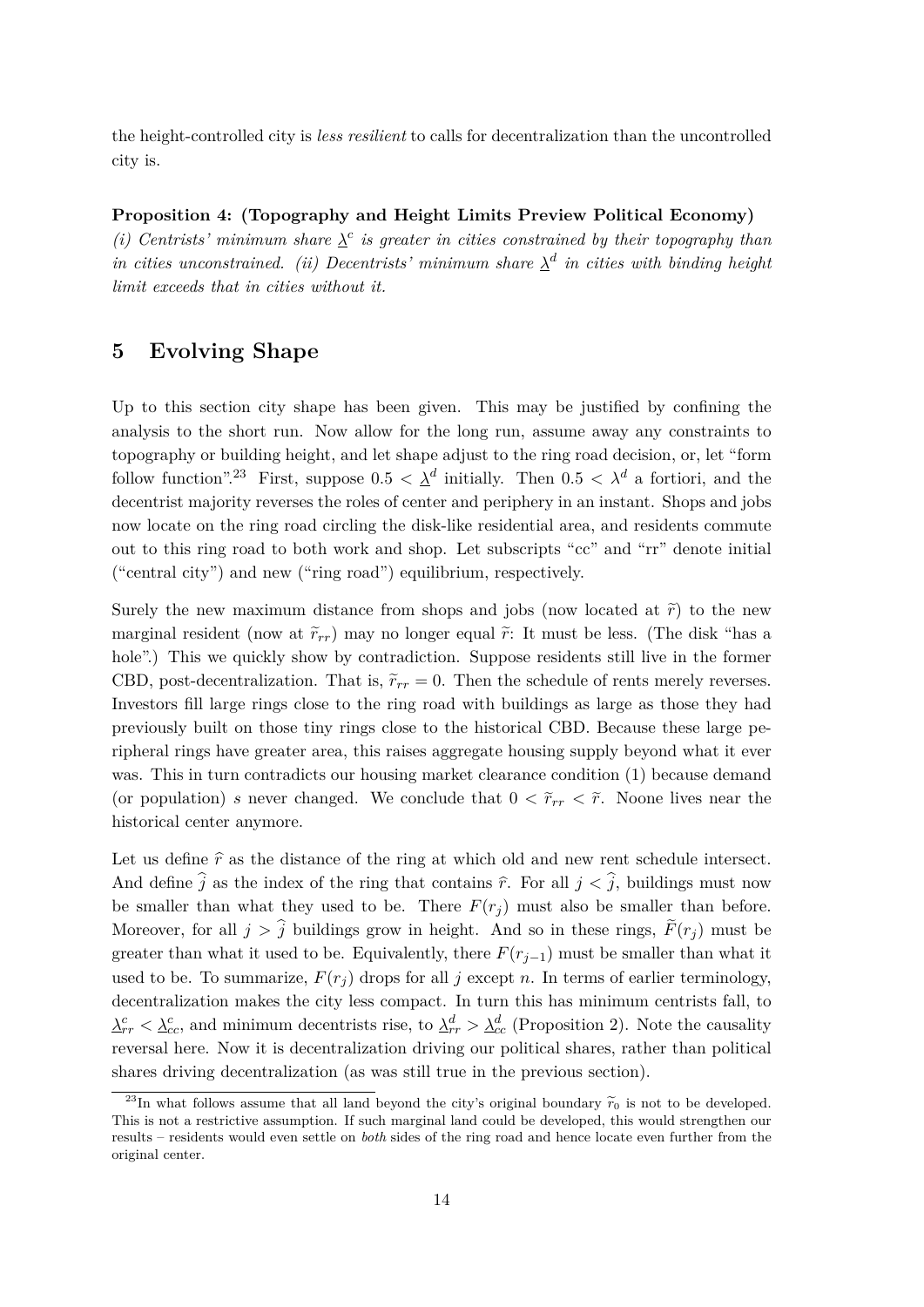Any attempt to reinstate the CBD must fail. This is because all those intermittent long run height and shape adjustments only reinforce the ring road's attraction. Shape adjustments strengthen decentrists, and weaken centrists. We have reached a stable ring road ("rr") equilibrium. Office buildings and large residential buildings line the ring road, to be succeeded by ever smaller residential structures as we near the city's former center. Even before we get to that center, at last, ring population has dropped to zero.<sup>24</sup> – So far we have discussed a city with  $\lambda^d > 0.5$  initially. Alternatively consider a city where  $\lambda^c > 0.5$ to begin with. This city *cannot help but* turn down the ring road proposal, whatever the actual landlord-tenant matching. Neither shape nor the fact of a centrist majority are subject to change. This is the central city ("cc")-equilibrium. It is stable, too.

#### **Proposition 5: Function and Form Become Locked In**

*There are two types of long run equilibria. In cc-equilibrium, all shops and jobs locate in the CBD, while in rr-equilibrium all shops and jobs locate on the ring road. We may rank the two equilibria w.r.t.: (i) (Size)*  $\tilde{r} - \tilde{r}_{rr} < \tilde{r}_{cc}$ , *(ii) (Compactness)*  $F_{rr}(r) < F_{cc}(r)$  *at all r* (except  $r_n$ ), (iii) (Centrism)  $\lambda_{cc}^c > \lambda_{rr}^c$  and (iv) (Decentrism)  $\lambda_{cc}^d < \lambda_{rr}^d$ .

To illustrate, back in Fig. (1) San Diego could be considered settled at "cc", while Phoenix might more properly be thought of as still adjusting towards "rr". Or to take a very different example, true support for revitalizing Detroit's historical center (Owens et al. (2017)) may be unlikely given that a majority of voters have long turned decentrist.

### **6 Illustrating Shape**

U.S. Census Bureau provides data on "population by distance from the center" and "weighted population density by distance from the center" for all 366 metro areas and the two years 2000 and 2010 (for extensive documentation see Wilson et al. (2012)), at constant geographies. These data provide exactly the detailed information on city shapes that is at the heart of the theoretical model.<sup>25</sup> We equate our model's  $r_n$  with the distance of the last ring exhibiting population-weighted density greater than 500 from the CBD, thereby excluding "non-urban" metro area parts.<sup>26</sup> We sum population over all rings 1, ..., *n*, to then simply divide each ring's population  $b_i$  by  $s = \sum_{i=1}^n b_i$ . This yields the sample counterpart of the theoretical model's shape  $(b_1/s, \ldots, b_{n/2})$ .

Calculating  $\lambda_{it}^c$ ,  $\lambda_{it}^d$ ,  $\sigma_{it}$  and  $\mu_{it}$  for each metropolitan area *i* and year  $t = 2000$  follows formulas (8), (9), (10) and (3), respectively.<sup>27</sup> Figure (2) illustrates shape and skew  $\sigma$  for

 $^{24}$ This stark description appears reminiscent of Detroit, see Owens III et al. (2017, section 2).

 $25$ Of course the usual caveats apply: Metro areas are no longer monocentric even at the earliest year in the data (2000) (see Glaeser/Kahn (2004)). And, tenants do not constitute exactly one half of the population, housing ownership is not evenly distributed across landlords, and the jurisdiction deciding on decentralization may not coincide with the metropolitan area.

<sup>&</sup>lt;sup>26</sup>In some metro areas the first ring fails to meet this criterion. Here we include the first ring nonetheless.

<sup>&</sup>lt;sup>27</sup>Conforming with section 5's focus on initial city area, we calculate  $\frac{\lambda_{2010}^c}{\lambda_{2010}^d}$  and  $\sigma_{2010}$  for the metro area support in 2000. In other words,  $F_{2010}$  is truncated to  $\{1, \ldots, n_{2000}\}.$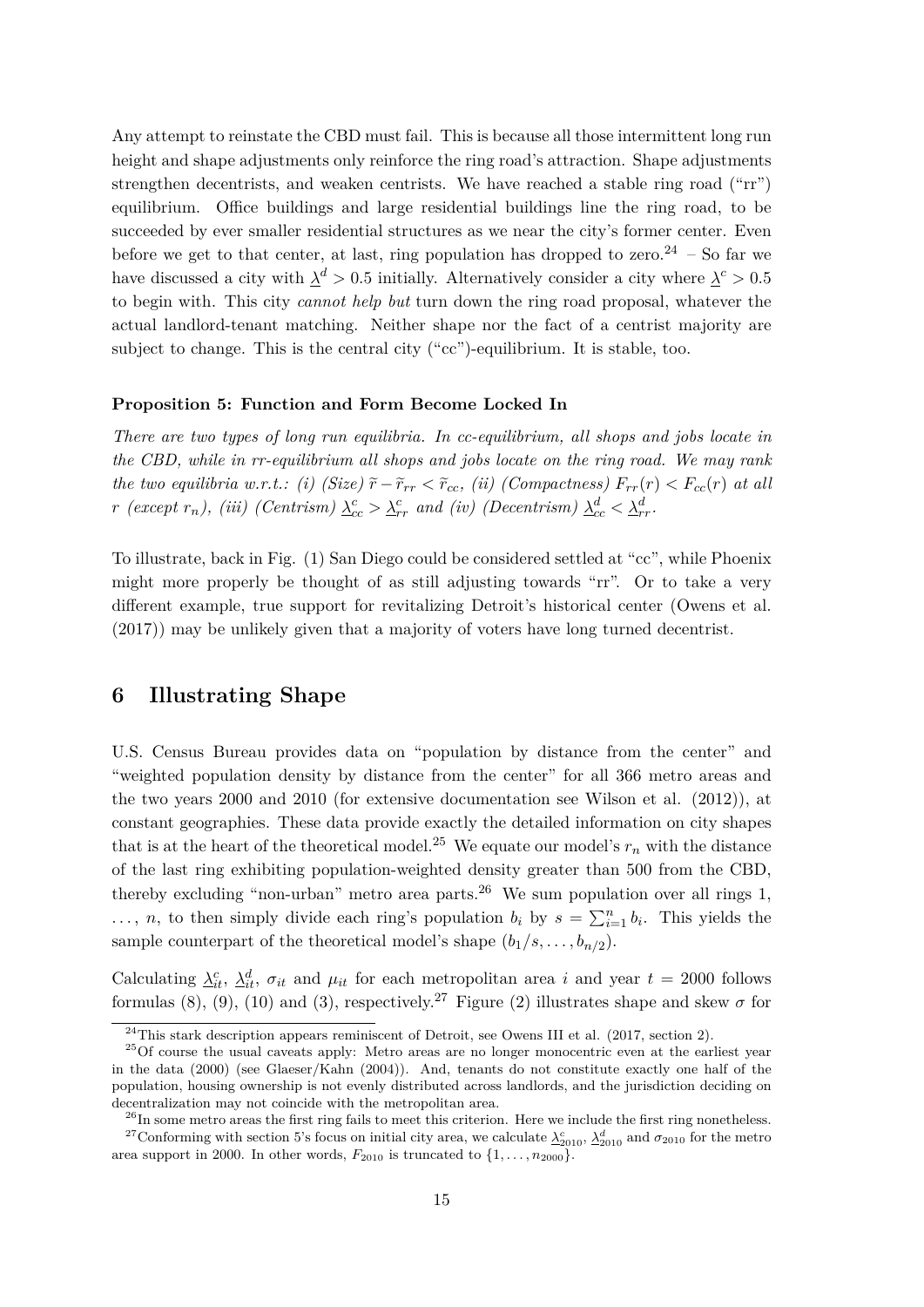

Figure 2: Six US Metro Areas in 2000: Shape and Skew  $\sigma$  (subtitle)

six large US metro areas as of 2000. These metros give a first impression of the variety of shapes present in the sample, reflecting the fact that the interplay of skyline *h* and land supply *a* can give rise to virtually any type of shape *ah*. Among Figure (2)'s cities, New York is most clearly skewed towards the periphery, earning it a  $\sigma$  of 0.44. Chicago appears slightly less skewed. Skew drops further as we gradually shift to almost symmetric Dallas. Atlanta, finally, even has a negative skew, of  $\sigma = -0.04$ .

Let us now focus on the 100 metro areas that were largest in 2000. Median  $\sigma$  in 2000 was 0*.*09, a fourth of all observations were skewed by 0.18 or more, and another fourth by 0.02 or less. Next, median  $\lambda^c$  was 0.20, and one fourth of all metro areas had a minimum share of centrists of 0.34 or more. But really only four cities had minimum centrist shares in excess of one half: Miami  $(\underline{\lambda}^c=0.54)$ , L.A. (0.63), New York (0.67) and San José (0.76). Moreover, median  $\Delta^d$  was 0.01, and the 75% quartile was 0.03 only. No metro area's  $\Delta^d$ passed the 0.5 threshold. The four greatest shares of minimum decentrists could be found in Chattanooga ( $\lambda^d = 0.16$ ), El Paso (0.18), Augusta (0.19) and Poughkeepsie (0.20).

Fig. (3)'s first two diagrams plot the values for  $\lambda^c$  and  $\lambda^d$  in 2000 (a diagram's horizontal axis) against corresponding "constant geography" values for 2010 (vertical axis). In diagram (a), metros exhibiting  $\lambda_{2000}^c$  in excess of one half show no inclination to see their  $\lambda^c$ drop. Metros exhibiting  $\lambda_{2000}^c$  smaller than 0.5, at the same time, often tend to see their  $\lambda^c$ fall subsequently. While we must be careful not to confuse  $\lambda^c$  with  $\lambda^c$ , this picture offers some (preliminary) evidence in favor of the function-form-lock-in detailed in Proposition 5. Metro areas with  $\lambda_{2000}^c$  beyond one half (again, Miami, L.A., New York, and San José) successfully resisted decentralization (Proposition 1). Consequently no shape adjustment occurred over the decade that ensued. This in turn implies that their  $\lambda^c$  did not change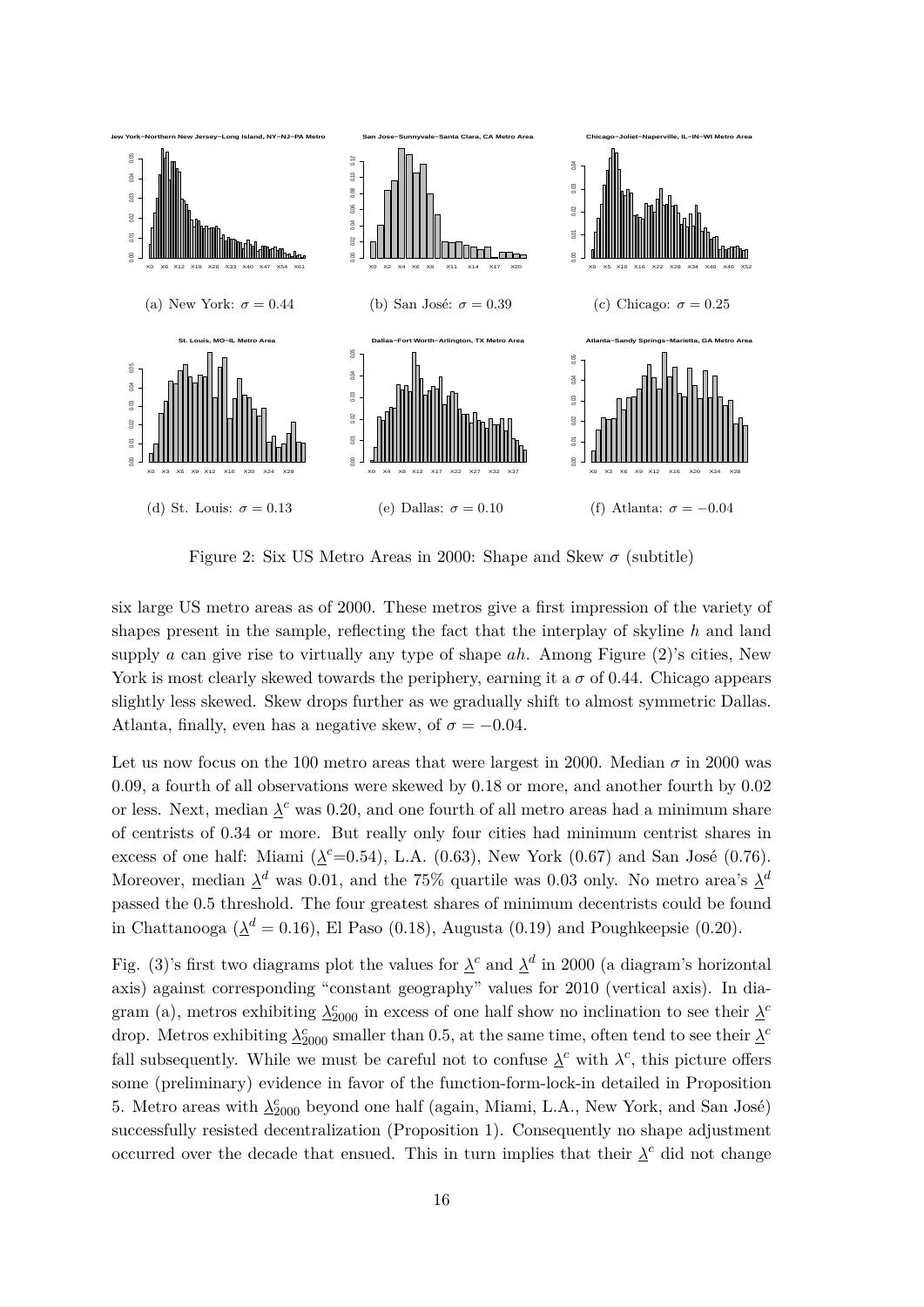

Figure 3: U.S. Metro Areas: Changes in  $\lambda^c$  and  $\lambda^d$  over Decade 2000-2010

either. In contrast, metros with  $\lambda_{2000}^c$  short of one half may well have had decentrist majorities. This could be why these metro areas' minimum centrist shares so often receded in the intervening years.

Fig. (3)'s diagram (b) next shows  $\lambda^d$ . Here observations lie either on or above the 45 degree line. No metro area has decentrists that are obviously decisive. However, metros with strictly positive  $\lambda_{2000}^d$  tend to see their  $\lambda^d$  rise over time, while those with a zero  $\lambda_{2000}^d$ go on to have a zero  $\lambda^d$ . Diagram (c) provides a bird's eye perspective on ongoing U.S. suburbanization, plotting  $\lambda_{2010}^c - \lambda_{2000}^c$  against  $\lambda_{2010}^d - \lambda_{2000}^d$ . Points coinciding with the origin correspond to metro areas with centrist majorities in 2000 ("cc"-equilibrium); while points in the second quadrant's interior or on one of its axes correspond to metro areas with decentrist majorities in 2000 ("rr"-equilibrium). Note that there are few observations that cannot be rationalized in this way. Neither do we ever see both shares moving into the same direction. Nor do we see a significant number of cities that "recentralize".

City shape's skew  $\sigma$  is bound by our lower bounds, i.e.  $-\underline{\lambda}^d < \sigma < \underline{\lambda}^c$ . To the extent that one or even both bounds  $\lambda^c$  and  $-\lambda^d$  shift downwards over time (Fig. (3)'s diagram (c)), it might be reasonable to expect cities to experience a reduction in skew, too. Fig (4)'s diagram (a) shows how skew  $\sigma$  has changed over time. For many cities we do see a skew drop between 2000 and 2010. At the same time, this loss has been more pronounced for those metros who were not very skewed to begin with.

Unobservable effects – such as federal decisions on the highway network, the extent to which parts of the traditional CBD have shifted out already, etc. – should affect metro areas' lower bounds, too. To the extent that these unobservables (i) are time-constant and (ii) affect both lower bounds in likewise fashion, we may remove part of the bias that these effects have by taking differences. The resulting differential  $\lambda^{c} - \lambda^{d}$  we expect to remain the same (drop) over those years 2000 through 2010 if greater (smaller) than zero initially. This is clearly not the case, however (Fig. (4b)). And still, a greater initial differential does appear to protect better against any subsequent loss of differential.

Fitting a straight line to the data shown in Fig. (4)'s diagram (b) gives an estimated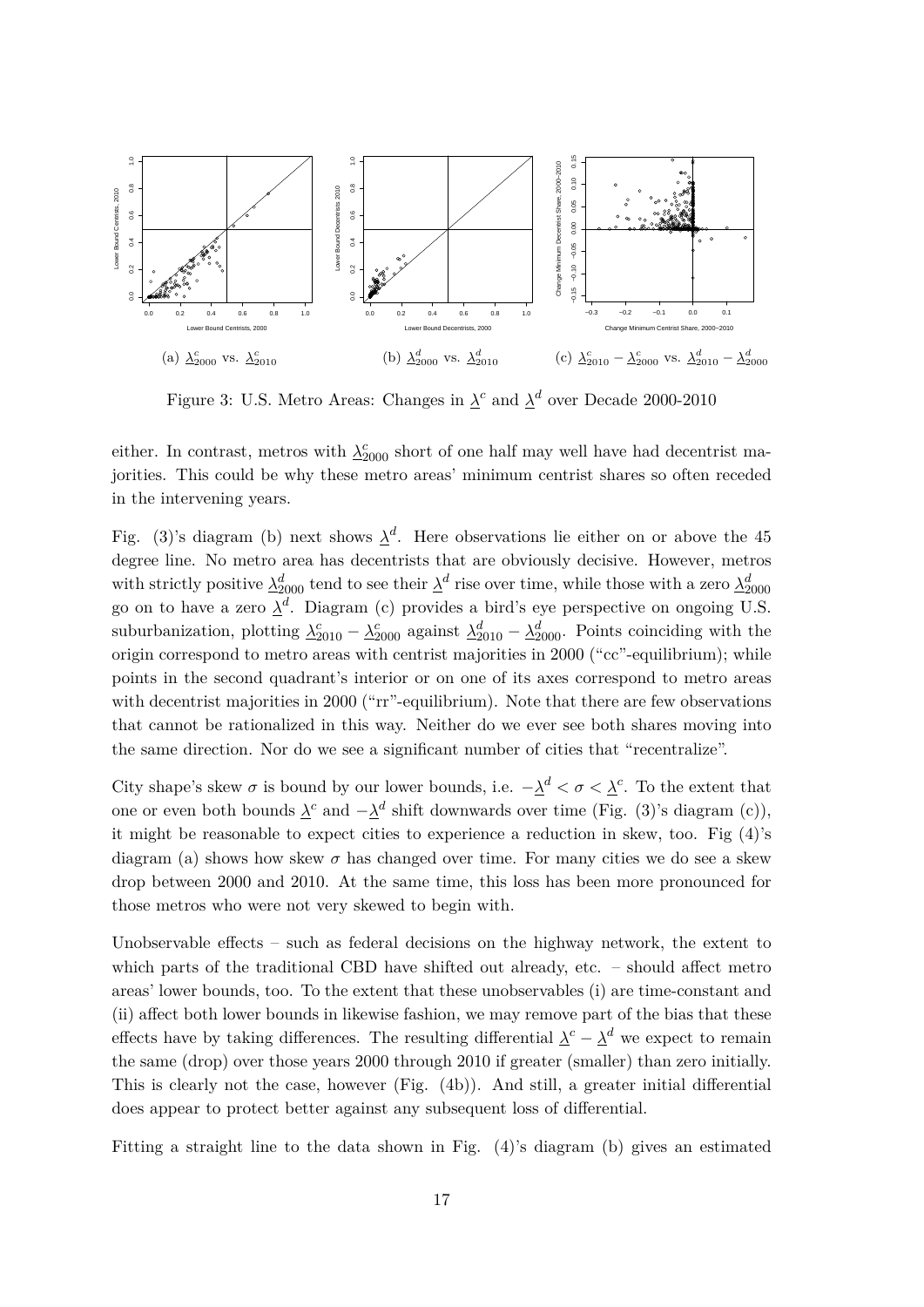

Figure 4: U.S. Metro Areas: Changes in  $\lambda^c$ ,  $\lambda^d$  and  $\sigma$  over Decade 2000-2010

equation of

$$
\widehat{(\Delta_{i,2010}^c - \Delta_{i,2010}^d)} = -0.081 + 1.036 \left(\Delta_{i,2000}^c - \Delta_{i,2000}^d\right)
$$
\n(15)

with a standard error of  $0.032$  for the slope coefficient. While the slope coefficient is greater than one, we also cannot reject its being: just one. This mirrors the mixed results of our descriptive discussion above.

## **7 Conclusions**

While city policy obviously shapes urban form, here urban form also shapes city policy. The more skewed a city's shape, the less conceivable a majority of residents that prefer replacing the traditional center at the CBD by a succession of office parks and shopping malls along a ring road. This theory also relates to architectural theory because it completes the relationship between buildings' function and form. As Frank Lloyd Wright notes (quoted in Saarinen (1954)), "Form follows function – that has been misunderstood.  $\dots$ Form and function should be one, joined in a spiritual union."

But this theory also relates to mainstream economics. Economics is rightly weary of generalizing an aggregate's properties down towards the aggregate's component members lest it commit a "fallacy of division". Linking the built environment (a society aggregate) to the preferences of at least a majority of its landlords (a decisive subset of society's members) provides an example of where inferring dominant residents' properties does seem justified after all. Whenever the city's shape "leans towards" the city center (a majority of) resident landlords "lean towards" the city center. No fallacy is involved when assessing a city's politics by its shape.

Inspecting cumulative ring differences may not just help understand decentralization and suburbanization. It may also help understand the urban political economy of: limiting building height, taxing carbon and addressing climate change (e.g., Dascher (2018)), constraining urban growth, or fighting central city blight. Centrists and decentrists face off over all sorts of policies that naturally affect them in an uneven fashion.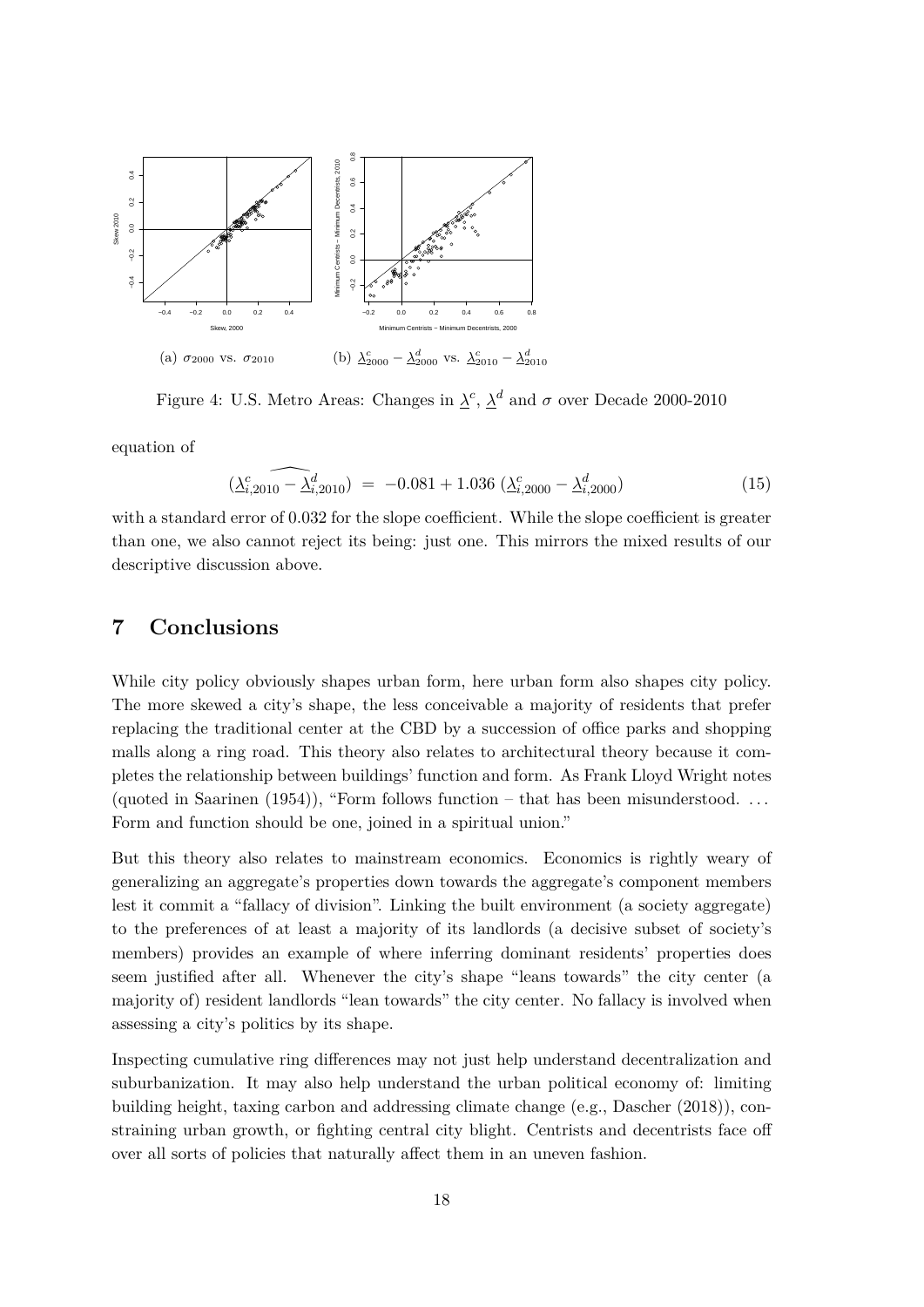### **8 Appendix**

**Proof of Proposition 3:** Suppose not all ring differences are positive. Decomposing  $\max_j \sum_{i=1}^j w_i \delta_i / s$ , and now letting  $j^*$  denote that problem's maximizer, gives

$$
\sum_{i=1}^{j^*-2} w_i \,\delta_i/s \; + \; \underbrace{w_{j^*-1}\delta_{j^*-1}/s \; + \; \overbrace{w_{j^*}\delta_{j^*}/s}^{+}}_{+} \,. \tag{16}
$$

Not only is this three-term-sum positive. By the principle of optimization, also, both the last and the two last of these terms must be (as is indicated) positive, too (else *j* <sup>∗</sup> would not be the maximizer). Let us now replace the sum (16) by the sum that follows:

$$
\sum_{i=1}^{j^*-2} w_i \, \delta_i/s \ + \ \underbrace{w_{j^*-1} \delta_{j^*-1}/s + w_{j^*-1} \delta_{j^*}/s}_{+} \\ = \sum_{i=1}^{j^*-2} w_i \, \delta_i/s \qquad + \ w_{j^*-1} \underbrace{\sum_{k=j^*-1}^{j^*} \delta_k/s}_{+}, \qquad (17)
$$

where the only adjustment involved is the change in the weight attached to the last term in (16). This change only makes the overall sum larger, in its attaching greater weight  $w_{j^*-1} > w_{j^*}$  to what we know is a positive term.

Given that the entire second term in  $(17)$  is positive, so is the sum contained in it (because weights are strictly positive always). This, too, has been indicated. But then we may raise the weight attached to it, from  $w_{j^*-1}$  to  $w_{j^*-2}$ . This gives even bigger

$$
\sum_{i=1}^{j^*-3} w_i \delta_i / s + w_{j^*-2} \delta_{j^*-2} / s + w_{j^*-2} \sum_{k=j^*-1}^{j^*} \delta_k / s
$$
\n
$$
= \sum_{i=1}^{j^*-3} w_i \delta_i / s + w_{j^*-2} \sum_{k=j^*-2}^{j^*} \delta_k / s
$$
\n(18)

It remains to explain why the sum of the last two terms in (18) is positive (as indicated). Note first, again by the principle of optimization, that the sum of any last  $k \leq j^*$  weighted ring differences  $w_i \delta_i / s$  is always positive (else  $j^*$  could not be the maximizer). And second, carefully adjusting the weights on suitable parts of that sum (e.g. as was done when moving from  $(16)$  to  $(17)$ ) will make it only bigger.

Proceeding to replace weights in this fashion ultimately gives  $w_1 \sum_{i=1}^{j^*} \delta_i / s$ . For this latter expression in turn it is true that

$$
w_1 \sum_{i=1}^{j^*} \delta_i / s \ \ < \ \sum_{i=1}^{j^*} \delta_i / s \ \ < \ \max_j \sum_{i=1}^{j} \delta_i / s, \tag{19}
$$

where the last (weak) inequality observes the fact that  $j^*$  not necessarily is the maximizer to the last program in (19). Connecting all of the inequalities in this Appendix at last implies

$$
\max_{j} \sum_{i=1}^{j} w_i \delta_i / s \quad < \quad \max_{j} \sum_{i=1}^{j} \delta_i / s. \ \Box
$$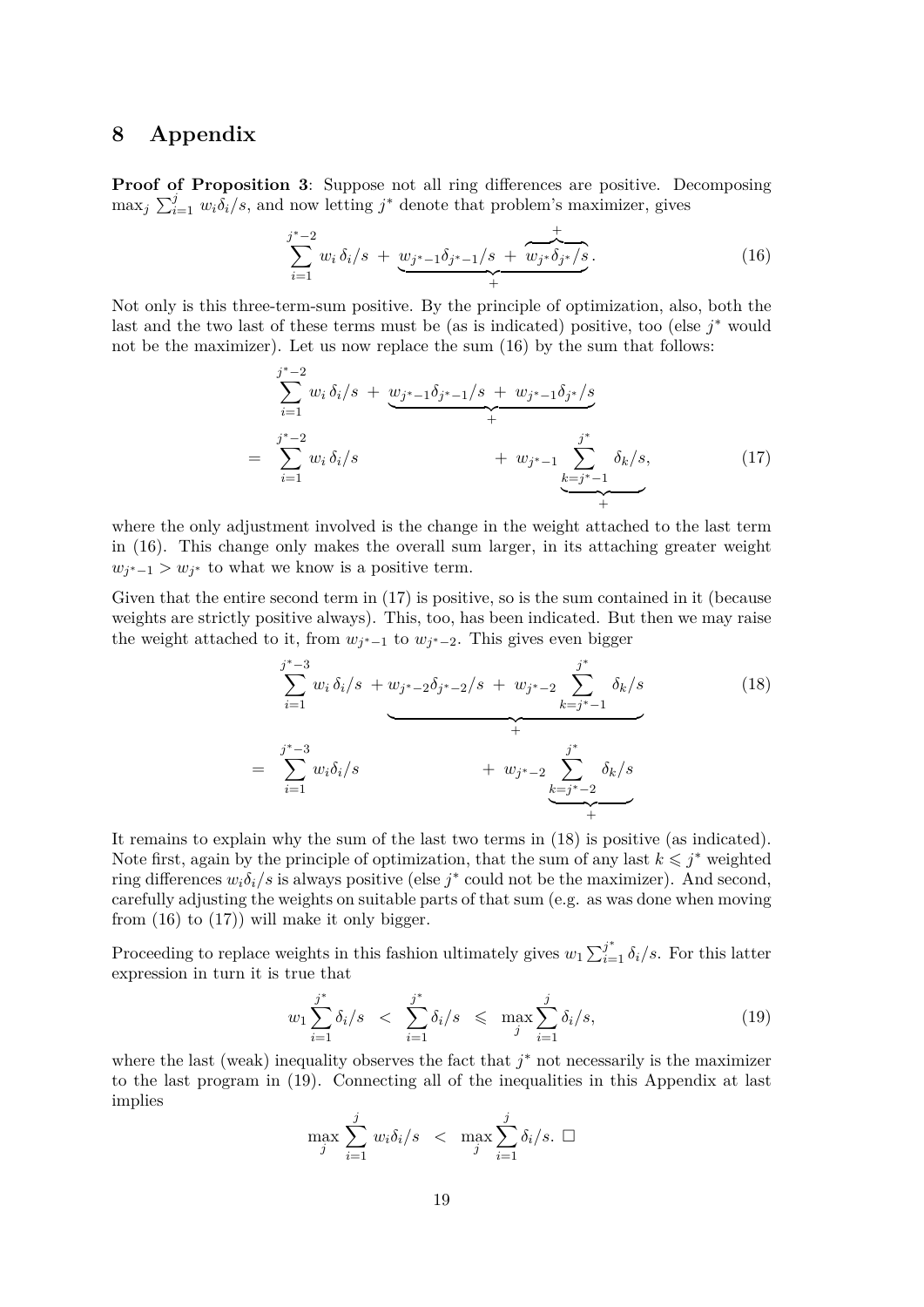### **9 Literature**

- Ahlfeldt, G. and E. Pietrostefani (2017) The Economic Effects of Density: A Synthesis, SERC Discussion Paper 210.
- Arnott, R. and J. Stiglitz (1981) Aggregate Land Rents and Aggregate Transport Costs, Economic Journal 91: 331-347.
- Baum-Snow, N. (2007a) Suburbanization and Transportation in the Monocentric Model, Journal of Urban Economics 62: 405-423.
- Baum-Snow, N. (2007b) Did Highways Cause Suburbanization? Quarterly Journal of Economics 122.2: 775-805.
- Baranow, N. (1980) Die Silhouette der Stadt, Berlin: VEB (No English Translation of the Russian original).
- Bertaud, A. (2003) The Spatial Organization of Cities. Deliberate Outcome or Unforeseen Consequence, Background Paper to World Development Report 2003.
- Bertaud, A. and J. Brueckner (2005) Analyzing Building Height Restrictions. Predicted Impact and Welfare Costs, Regional Science and Urban Economics 35.2: 109-125.
- Borck, R. und J. Brueckner (2018) Optimal Energy Taxation in Cities, Journal of the Association of Environmental and Resource Economists 5.2: 481-516.
- Brueckner, J. (1987) The Structure of Urban Equilibria: A Unified Treatment of the Muth-Mills-Model, in: E. Mills (ed.), Handbook of Regional and Urban Economics Vol. II: 821-845.
- Brueckner, J. (2000) Urban Sprawl: Diagnosis and Remedies, International Regional Science Review 23.2: 160-171.
- Brueckner, J. and R. Helsley (2011) Sprawl and Blight, Journal of Urban Economics 69: 205-213.
- Burchfield, M. et al. (2006) Causes of Sprawl: A Portrait from Space, Quarterly Journal of Economics 121.2: 587-633.
- Caro, R. (1975) The Power Broker. Robert Moses and the Fall of New York, Vintage.
- Dantzig, G. and Th. Saaty (1974) Compact City: A Plan for a Liveable Urban Environment, Freeman.
- Dascher, K. (2014) City Silhouette, World Climate, MPRA Working Paper 48375.
- Dascher, K. (2018) A City Shape Explanation of Why Donald Trump Won, Working Paper.
- Fogelson, R. (2003) Donwtown. Its Rise and Fall, 1880-1950, Yale University Press.
- Garcia-López, M.-A. et al. (2015) Does Zoning Follow Highways?, Regional Science and Urban Economics 53: 148-155.
- Garreau, J. (1991) Edge City. Life on the New Frontier, New York: Doubleday.
- Girouard, M. (1989) Cities and People. A Social and Architectural History, Yale University Press.